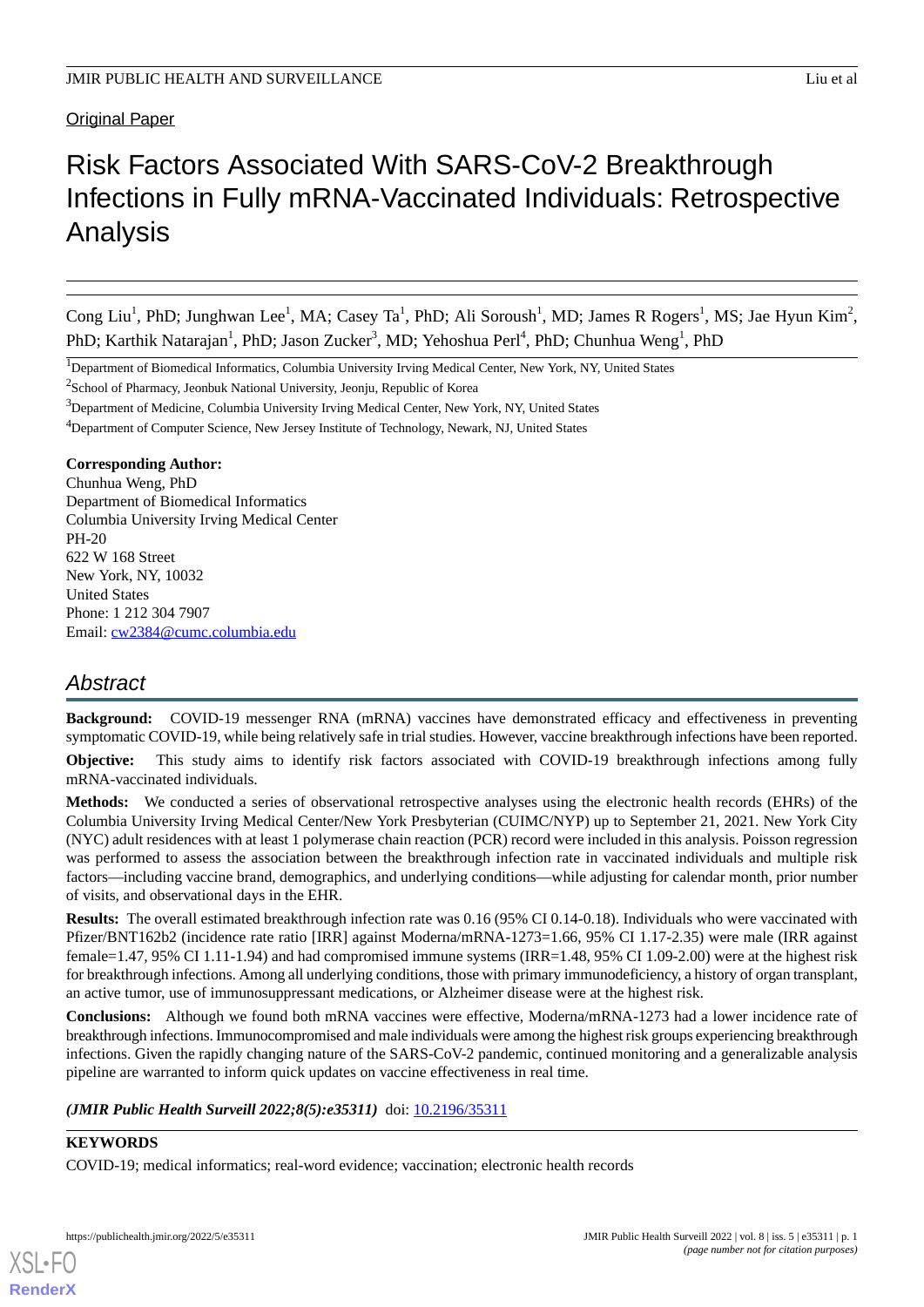# *Introduction*

The ongoing global COVID-19 pandemic has infected hundreds of millions of people worldwide, imposing a tremendous burden on the global health care system. COVID-19 vaccines are currently the best defense against the rapidly evolving SARS-CoV-2, having demonstrated efficacy in preventing symptomatic COVID-19, while being relatively safe in trial studies [[1-](#page-11-0)[3](#page-11-1)]. In addition to the clinical trial studies, multiple studies have been conducted to confirm vaccine effectiveness using real-world observational data as well [[4-](#page-11-2)[9\]](#page-11-3). As of March 2022, over 200 million individuals in the United States had been fully vaccinated [\[10](#page-11-4)].

The Centers for Disease Control and Prevention (CDC) has reported vaccine breakthrough infections, defined as a fully vaccinated person getting infected with COVID-19 [[11\]](#page-11-5). SARS-CoV-2 reinfection and vaccine breakthrough have now been frequently reported [\[12](#page-11-6)[-17](#page-11-7)]. Newer variants of concern that now account for the majority of infections worldwide, including delta (B.1.617.2) and omicron (B.1.1.529), have also increased transmissibility and increased rates of vaccine breakthrough compared to older variants [[18](#page-11-8)[,19](#page-11-9)]. Given the concerns about vaccine breakthrough infections [\[20](#page-11-10)], studies have been conducted to confirm vaccine breakthrough infections with SARS-CoV-2 variants using genome sequencing [[16\]](#page-11-11) and to investigate clinical characteristics of the vaccine breakthrough infections [[21-](#page-11-12)[23](#page-12-0)]. Early reports have found breakthrough infections more often occur in individuals with solid organ transplants [[24-](#page-12-1)[27](#page-12-2)], obesity [\[28](#page-12-3)], hypertension [\[29](#page-12-4)], diabetes [[29,](#page-12-4)[30](#page-12-5)], congestive heart failure [\[29](#page-12-4),[31\]](#page-12-6), chronic kidney disease (CKD) [[22,](#page-11-13)[32](#page-12-7)], lung diseases [[33\]](#page-12-8), dementia [\[34](#page-12-9)], and cancer [[22](#page-11-13)[,35](#page-12-10)-[37\]](#page-12-11). Here, we retrospectively analyzed electronic health records (EHRs) from the Columbia University Irving Medical Center/New York Presbyterian (CUIMC/NYP) up to September 21, 2021, to systematically identify risk factors associated with breakthrough infections among fully messenger RNA (mRNA)–vaccinated individuals.

# *Methods*

#### **Ethical Considerations**

The study adhered to the principles set out in the Declaration of Helsinki, with informed consent obtained from all participants. The Columbia University Health Sciences Institutional Review Board (IRB) reviewed and approved the study (IRB AAAR3954). The analysis in this study was conducted on the deidentified data.

#### **Study Design and Population**

We used EHR data obtained from the NYP/CUIMC data warehouse. The NYP/CUIMC is a quaternary care academic medical center that includes an academic hospital, a children's hospital, and a community-based hospital serving a diverse patient population in northern Manhattan, New York City (NYC). EHR data were collected and stored in the data warehouse during routine clinical care at the CUIMC/NYP. The EHR data were converted to the Observational Medical Outcomes Partnership (OMOP) common data model (CDM)

version 5.0 [[38\]](#page-12-12). All data involved in this analysis were collected up to September 21, 2021, which captured the B.1.1.7 (alpha; January 2021-June 2021) and B.1.617.2 (delta; June 2021**-**December 2021) variant waves but did not include data from the B.1.1.529 (omicron; December 2021**-**present) wave [[39\]](#page-12-13). Due to the insufficient sample size of individuals vaccinated with non-mRNA vaccines, and the different mechanisms between the mRNA vaccine and adenovector vaccines (such as Johnson & Johnson) [\[40\]](#page-12-14), we only investigated breakthrough infections in the fully mRNA-vaccinated individuals.

#### **Cohort Definition**

Individuals over the age of 18 years who resided in NYC were included in this study. OMOP concepts related to vaccines were used to identify vaccinated individuals who received 2 doses of Pfizer/BNT162b2 or Moderna/mRNA-1273. To minimize potential bias resulting from missing vaccination records, vaccines records in our data warehouse were obtained from both CUIMC EHR data and the NYC vaccine registry. We required individuals to complete their 2-dose administration with a time interval of 20-23 days for Pfizer/BNT162b2 and 27-31 days for Moderna/mRNA-1273; individuals with 2 doses with 14 days of available follow-up after their second dose were considered fully vaccinated. Individuals who received doses from more than 1 manufacturer or only received 1 vaccine dose were excluded. We defined COVID-19-positive cases by using the OMOP measurement concepts and corresponding value concepts related to detect positive RNA using polymerase chain reaction (PCR). Individuals with at least 1 positive SARS-CoV-2 PCR test were flagged as COVID-19 positive. To balance the cofounding between positive cases and negative cases, we adopted a test-negative design—only individuals with at least 1 negative PCR test were included as COVID-19-negative cases. To reduce the potential false positives in the negative cohort, we additionally established stringent criteria to further exclude individuals with any evidence of a prior SARS-CoV-2 infection: (1) a positive SARS-CoV-2 PCR test, (2) a positive SARS-CoV-2 antibody test, or (3) a concept indicating SARS-CoV-2 infection. The details of OMOP concepts used for the cohort definition are available in [Multimedia Appendix](#page-10-0) [1.](#page-10-0)

Based on the vaccine and SARS-CoV-2 status, we then constructed 6 cohorts based on evidence of COVID-19 breakthrough infection (ie, positive or negative) and vaccination status (ie Vax, Prevax, and Unvax), as shown in [Figure 1.](#page-2-0) For example, "Vax positive" is a collection of individuals who were vaccinated but later experienced breakthrough infections. The vaccination status was classified into "Vax" (those who were fully vaccinated), "Prevax" (those during a period when vaccines were unavailable), and "Unvax" (those who were not vaccinated during the period when vaccines were available). Individuals who were in the Prevax infection–negative cohort could also be in a Vax cohort later. Of note, if an individual receives a first dose for vaccination, that individual exits the Unvax cohort (and may later become part of a Vax cohort if fully vaccinated). More details about the cohort definitions can be found in the Results section.

```
XS • F(
RenderX
```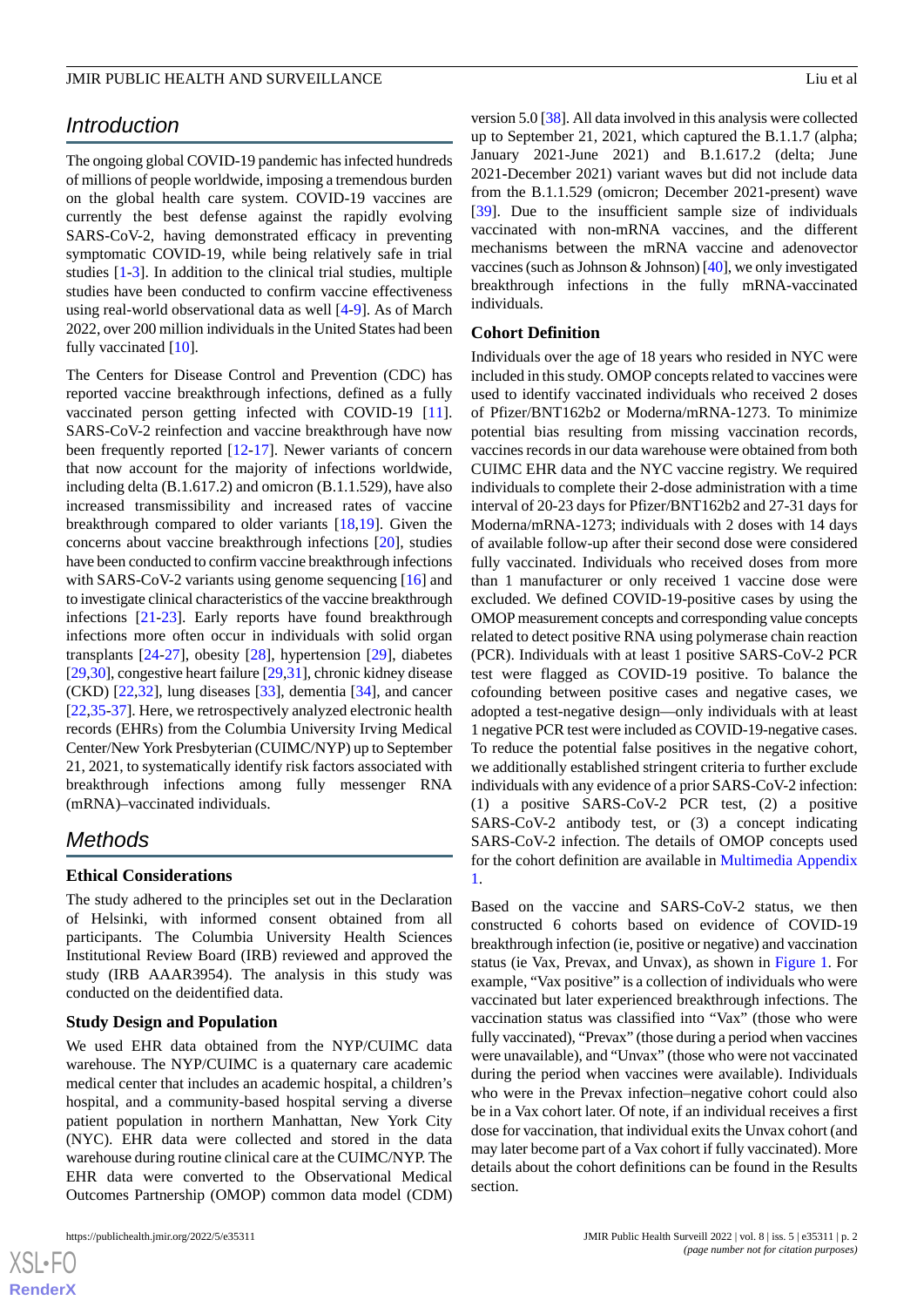<span id="page-2-0"></span>**Figure 1.** Cohort construction diagram and study overview. Vaccines records were obtained from both CUIMC EHR data and the NYC vaccine registry. Only fully vaccinated individuals with mRNA vaccines were included. Individuals with a positive SARS-CoV-2 PCR test, a positive SARS-CoV-2 antibody test, or a concept indicating a SARS-CoV-2 infection in the condition table were flagged as having evidence of SARS-CoV-2 infection. No COVID-19 evidence was required before entering the cohort for positive individuals and before exiting the cohort for negative individuals. Only age >18 years and NYC residents were included in this analysis. "Vax": individuals 14 days after receiving their second doses were considered fully vaccinated; "EUA": the date on which the first dose of the vaccine was administrated (ie, December 11, 2021); "first dose": the date on which the individual was administrated their first (including Johnson & Johnson) vaccine dose (or the end of the study if a vaccine was not ever administrated). CUIMC/NYP: Columbia University Irving Medical Center/New York Presbyterian; EHR: electronic health record; EUA: Emergency Use Authorization; mRNA: messenger RNA; NYC: New York City; PCR: polymerase chain reaction.



#### **Feature Extraction**

For each cohort, we extracted individuals' demographic data, including age, gender, ethnicity, and race. For the vaccinated cohorts, the vaccine brand and corresponding administration dates were also extracted. To approximate the available observation time, we extracted the total number of prior EHR visits and days of observation periods between clinical encounters for each individual. We extracted all previous condition and drug concepts from the *condition\_era* and *drug\_era* tables. To avoid extracting condition/drug concepts potentially caused by the SARS-CoV-2 infection itself, we added a 90-day washout period (ie, ignore all the concepts within the 90-day window prior to the PCR test regardless of its result). To identify individuals who might have compromised immune systems, we compiled a list of conditions and drugs, including active solid tumors and hematologic malignancies (within 2 years), solid-organ or hematopoietic stem cell transplant, primary immunodeficiencies, HIV infection, immunosuppressive therapies (eg, cancer chemotherapeutic agents, certain biologic agents, rituximab), and CKD [[41\]](#page-12-15); see [Multimedia Appendices](#page-10-1) and [3.](#page-10-2) Individuals could fall into multiple immunocompromised subgroups. To adjust for the caseload in NYC, a 7-day rolling average of cases was applied [[42\]](#page-12-16).

# **Identifying Risk Factors Associated With Breakthrough Infections**

We compared the Vax-positive and Vax-negative cohorts to identify potential risk factors associated with breakthrough infections [\(Multimedia Appendix 4\)](#page-10-3). The entry date was defined as the fully vaccinated date, and individuals were then followed until the first positive PCR date (or the end of the study for Vax-negative individuals). For each risk factor (eg, vaccine

brand, demographics, immunocompromised status), a univariate Poisson regression was fit to assess the incidence rate ratio (IRR; ie, breakthrough per 1000 person-days) against the reference status. To minimize potential bias resulting from daily caseload, viral mutations, and EHR data quality, the Poisson regression was adjusted for (1) the total number of observation days in the EHR before the entry date, (2) the total number of visits in the EHR before the entry date, and (3) the calendar month of the PCR test date. We further applied a non-hypothesis-driven approach to uniformly evaluate the risk effect for each historical condition and drug by fitting a univariate Poisson regression with similar adjustment. Condition and drug concepts significantly associated with the breakthrough infections were identified as a <.05 Bonferroni-adjusted *P* value [[43\]](#page-12-17).

# **Evaluation of Vaccine Effectiveness in Fully Vaccinated Individuals in Preventing Infection by Comparing Vaccinated Individuals With Pre- and Unvaccinated Individuals**

For the Vax cohorts, the entry date was defined similarly to the entry date for the risk factor analysis. For the Unvax cohorts, the entry date was defined as January 18, 2021 (14 days after the first individual received their second dose at the CUIMC/NYP), and individuals were then followed up until the first positive PCR test (latest for negative individuals) or the date when they received their first dose, whichever came first ([Multimedia Appendix 5](#page-10-4)). We 1:1-matched vaccinated individuals to unvaccinated individuals using a nearest-neighbor search based on (1) observation days, (2) visit count, (3) calendar week of the PCR test (earliest positive PCR or latest negative PCR), (4) demographics (eg, gender, age, race,

 $XS$  • FC **[RenderX](http://www.renderx.com/)**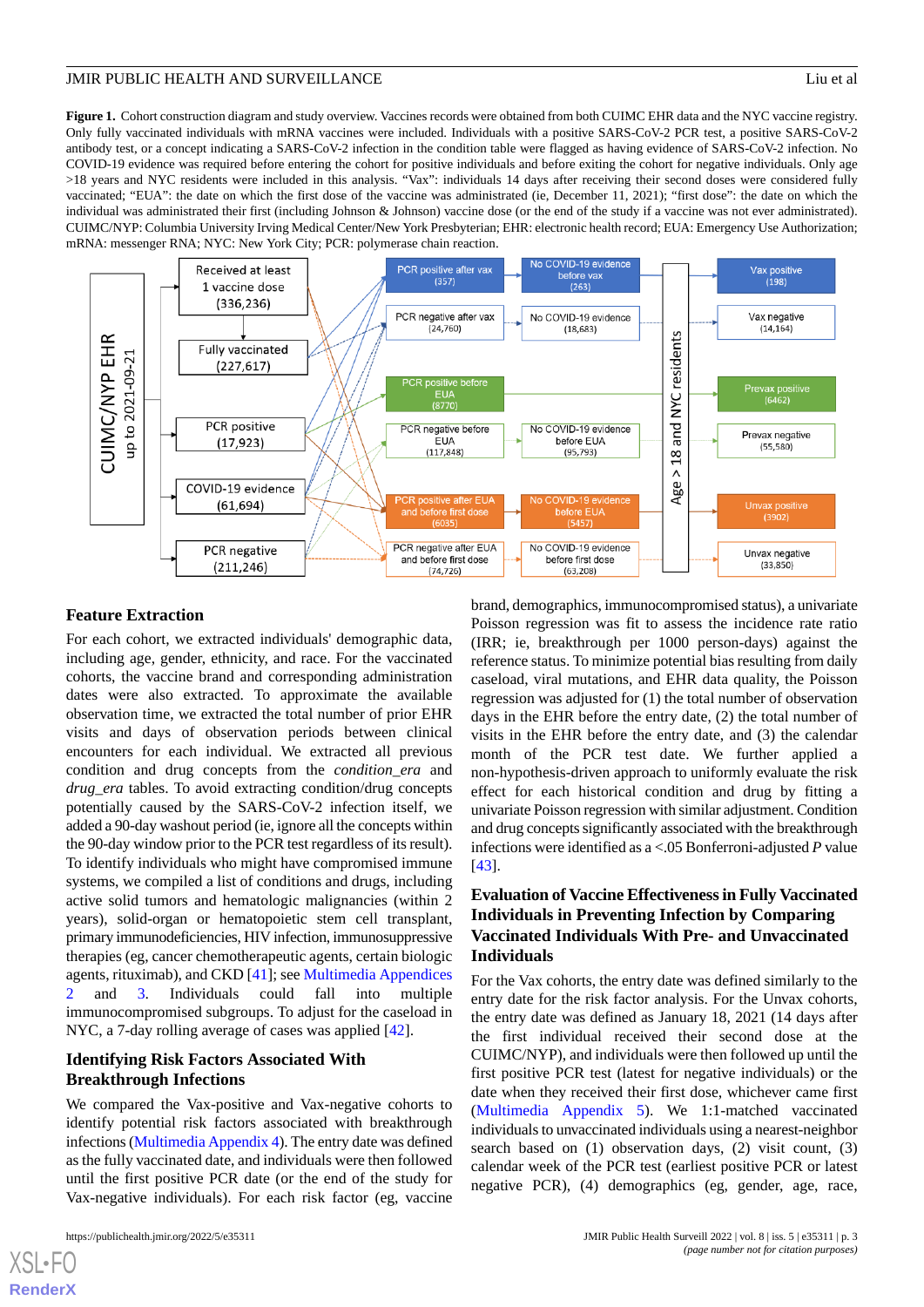ethnicity), and (5) immunocompromised status (binary). The IRRs for the vaccine were estimated via Poisson regressions.

As shown in [Multimedia Appendix 6,](#page-10-5) we further identified 1:1-matched individuals in the Prevax cohort based on the same covariates, except for the calendar week of the PCR test, which was replaced by the 7-day rolling average of cases in NYC at the PCR testing date. Given the difficulty in identifying an appropriate entry date for the prevaccinated cohort, we applied a case-control design to calculate the odds ratio (OR) of contracting COVID-19 infection between the Vax cohort and the Prevax cohort using logistic regressions.

# *Results*

#### **Cohort Characteristics**

[Table 1](#page-4-0) provides baseline characteristics of the 6 cohorts (note: some individuals are in multiple cohorts at different times). For the Vax-positive (ie, breakthrough) cohort, the median age was 60 years (IQR 40.7-75.4). Of 198 individuals in the Vax-positive cohort, 156 (78.8%) received Pfizer/BNT162b2, while 42 (21.2%) received Moderna/mRNA-1273. In addition, 65 (45.5%) had underlying immunocompromised conditions, and 120 (60.6%) of the patients with breakthrough infections were hospitalized. In general, PCR-positive individuals had a higher number of prior visits and observational days compared to unvaccinated individuals. For later analyses, we used a matching strategy to balance the covariates between the cohorts.

The overall estimated breakthrough infection rate was 0.16 (95% CI 0.14-0.18). [Table 2](#page-6-0) summarizes risk factors associated with breakthrough infections. We found a significantly higher incidence rate in vaccinated males than in females (IRR=1.47, 95% CI 1.11-1.94). We did not find any significant change in the incidence rate associated with other demographics, though Black individuals are likely to have a higher incidence rate and Asian individuals are likely to have a lower incidence rate. However, given the large portion of unknown race/ethnicity in

the EHRs, our study was unable to estimate this association with meaningful accuracy. There was a significantly higher rate of breakthrough infections among those vaccinated with Pfizer/BNT162b2 compared to Moderna/mRNA-1273 (adjusted IRR=1.66, 95% CI 1.17-2.35). An immunocompromised state was significantly associated with a higher incidence rate among the vaccinated (adjusted IRR=1.48, 95% CI 1.09-2.00). Those with primary immunodeficiency, a history of organ transplant, an active tumor, and use of immunosuppressant medications were at the highest risk.

For the underlying conditions and drug usage analysis, a total of 1359 and 536 unique candidate conditions and drugs were available for investigation, respectively. Concepts needed a minimum of 100 individuals to be considered. [Table 3](#page-7-0) summarizes the top 10 breakthrough infection-associated condition and drug concepts. In addition to previously known conditions and drugs related to immunocompromised status (eg, immunodeficiency disorder, valganciclovir), we found that prior conditions and drugs related to pulmonary disease (eg, postinflammatory pulmonary fibrosis, albuterol) were also among those significantly associated with an increased breakthrough infection rate. The full list of associated conditions and drug concepts is provided in [Multimedia Appendices 2](#page-10-1) and [3.](#page-10-2)

We analyzed the protective effect of vaccination in the Vax cohort using 2 matched Prevax and Unvax cohorts. When comparing the Vax cohort with the Prevax cohort, the risk of COVID-19 infection in vaccinated individuals was significantly lower (adjusted OR 0.12, 95% CI 0.10-0.13), which was also the case when stratifying by age, gender, and immunocompromised status [\(Table 4\)](#page-8-0). Similarly, we found a significant reduction in the incidence rate (adjusted IRR=0.42, 95% CI 0.36-0.49) when comparing the Vax cohort with the Unvax cohort [\(Table 5](#page-8-1)); similar observations were found across age, gender, and immunocompromised status subgroups.

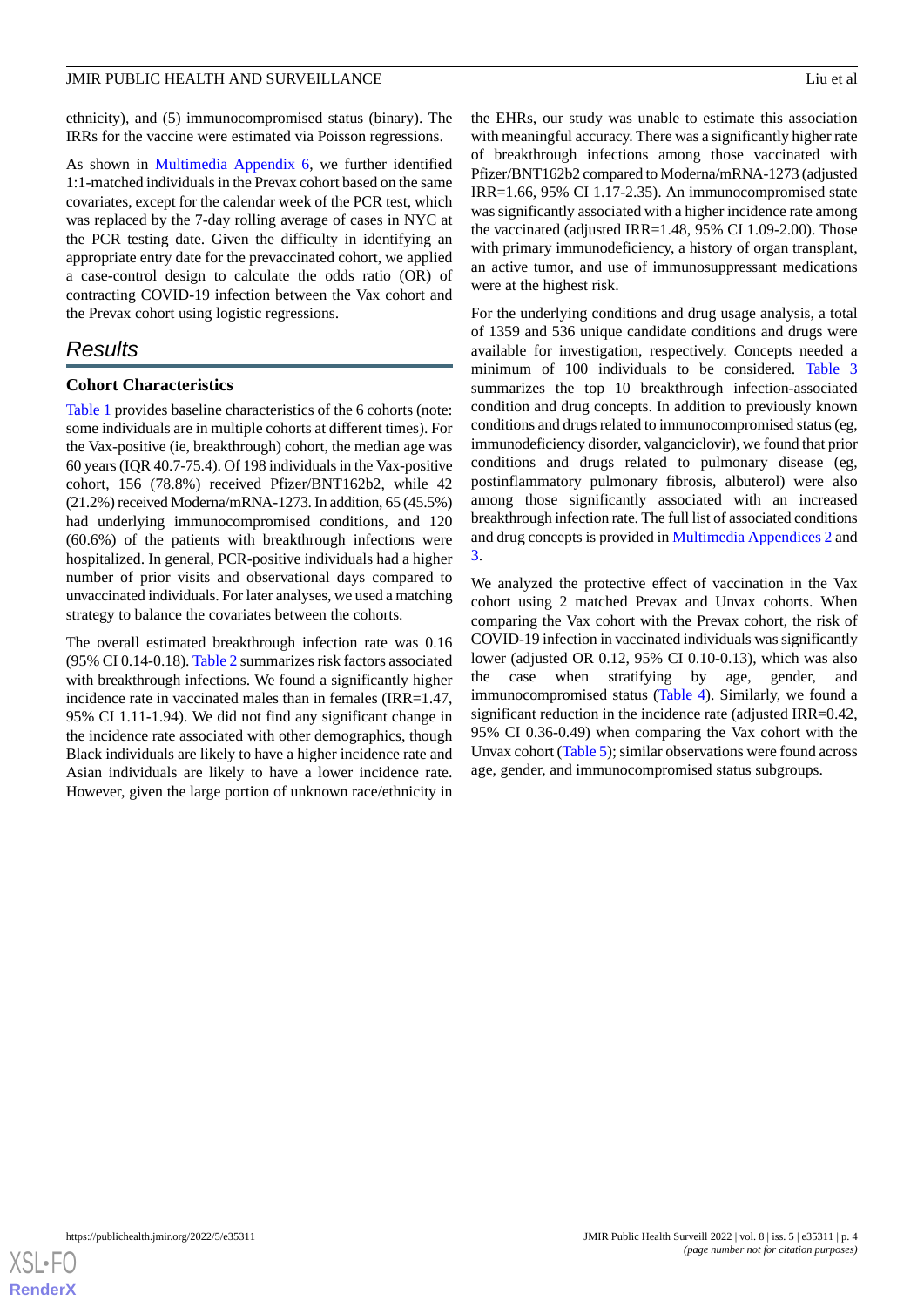<span id="page-4-0"></span>**Table 1.** Baseline characteristics of the individuals in 6 cohorts (prematched).

|                      | Characteristics                          | Vax cohort                             |                                            | Unvax cohort                                 |                                              | Prevax cohort                              |                                              |
|----------------------|------------------------------------------|----------------------------------------|--------------------------------------------|----------------------------------------------|----------------------------------------------|--------------------------------------------|----------------------------------------------|
|                      |                                          | Vax positive <sup>a</sup><br>$(N=198)$ | Vax negative <sup>b</sup><br>$(N=14, 164)$ | Unvax positive <sup>c</sup><br>$(N=3902)$    | Unvax negative <sup>d</sup><br>$(N=33,850)$  | Prevax positive <sup>e</sup><br>$(N=6462)$ | Prevax negative <sup>f</sup><br>$(N=55,580)$ |
|                      | Entry date                               | Full vaccinat-<br>ed date              | Full vaccinat-<br>ed date                  | January 18, 2021                             | January 18, 2021                             | January 1, 2020                            | January 1, 2020                              |
|                      | End date                                 | September 21,<br>2021                  | End of the<br>study                        | Vaccination date or<br>September 21,<br>2021 | Vaccination date or<br>September 21,<br>2021 | December 10,<br>2020                       | December 10,<br>2020                         |
| (SD)                 | Previous visit counts, mean              | 80 (124.75)                            | 65.7 (121.91)                              | 64 (121.15)                                  | 44.4 (91.4)                                  | 70.6 (127.86)                              | 45.2 (95.1)                                  |
|                      | Observational days, mean (SD)            | 5470<br>(3909.61)                      | 5425.2<br>(3843.99)                        | 5940.6 (4045.09)                             | 4999.3 (3799.28)                             | 5942.1 (3978.71)                           | 4932.6 (3672.63)                             |
|                      | Age (years), $n$ (%)                     |                                        |                                            |                                              |                                              |                                            |                                              |
|                      | 18-39                                    | 53 (26.8)                              | 2995 (21.1)                                | 1249 (32)                                    | 13,151 (38.9)                                | 1401(21.7)                                 | 19,074 (34.3)                                |
|                      | 40-59                                    | 42(21.2)                               | 3611 (25.5)                                | 1167 (29.9)                                  | 10,363(30.6)                                 | 1760 (27.2)                                | 15,454 (27.8)                                |
|                      | 60-79                                    | 71(35.9)                               | 5547 (39.2)                                | 1078(27.6)                                   | 7836 (23.1)                                  | 2298 (35.6)                                | 15,782 (28.4)                                |
|                      | $>= 80$                                  | 32(16.2)                               | 2011 (14.2)                                | 408(10.5)                                    | 2500 (7.4)                                   | 1003(15.5)                                 | 5270 (9.5)                                   |
|                      | Gender, n (%)                            |                                        |                                            |                                              |                                              |                                            |                                              |
|                      | Female                                   | 110(55.6)                              | 9010 (63.6)                                | 2199 (56.4)                                  | 21,065 (62.2)                                | 3293 (51)                                  | 34,563 (62.2)                                |
|                      | Male                                     | 88 (44.4)                              | 5153 (36.4)                                | 1702 (43.6)                                  | 12,765(37.7)                                 | 3168 (49)                                  | 21,009 (37.8)                                |
|                      | Unknown/other                            | $N/A^g$                                | 1(0)                                       | 1(0)                                         | 20(0.1)                                      | 1(0)                                       | 8(0)                                         |
|                      | Race, $n$ $(\%)$                         |                                        |                                            |                                              |                                              |                                            |                                              |
|                      | Asian                                    | 3(1.5)                                 | 545 (3.8)                                  | 73(1.9)                                      | 804(2.4)                                     | 132(2)                                     | 2021(3.6)                                    |
|                      | <b>Black</b>                             | 30(15.2)                               | 1851(13.1)                                 | 831 (21.3)                                   | 7046 (20.8)                                  | 1231(19)                                   | 9218 (16.6)                                  |
|                      | White                                    | 88 (44.4)                              | 6325 (44.7)                                | 887 (22.7)                                   | 9740 (28.8)                                  | 1779(27.5)                                 | 20,816 (37.5)                                |
|                      | Unknown/other                            | 77 (38.9)                              | 5443 (38.4)                                | 2111 (54.1)                                  | 16,260(48)                                   | 3320 (51.4)                                | 23,525 (42.3)                                |
|                      | Ethnicity, n (%)                         |                                        |                                            |                                              |                                              |                                            |                                              |
|                      | Hispanic or Latino                       | 58 (29.3)                              | 3932 (27.8)                                | 1840 (47.2)                                  | 12,081 (35.7)                                | 2823 (43.7)                                | 15,018 (27)                                  |
|                      | Not Hispanic or Latino                   | 101(51)                                | 7571 (53.5)                                | 1339 (34.3)                                  | 14,512 (42.9)                                | 2224 (34.4)                                | 27,194 (48.9)                                |
|                      | Unknown/other                            | 39 (19.7)                              | 2661 (18.8)                                | 723 (18.5)                                   | 7257 (21.4)                                  | 1415 (21.9)                                | 13368 (24.1)                                 |
| Vaccine brand, n (%) |                                          |                                        |                                            |                                              |                                              |                                            |                                              |
|                      | Moderna/m $\text{RNA}^{\text{h}}$ -1273  | 42(21.2)                               | 4626 (32.7)                                | N/A                                          | $\rm N/A$                                    | $\rm N/A$                                  | N/A                                          |
|                      | Pfizer/BNT162b2                          | 156 (78.8)                             | 9538 (67.3)                                | N/A                                          | N/A                                          | N/A                                        | N/A                                          |
|                      | Immunocompromised <sup>i</sup> , $n$ (%) |                                        |                                            |                                              |                                              |                                            |                                              |
|                      | Solid tumor                              | 46(23.2)                               | 2354 (16.6)                                | 274(7)                                       | 2826 (8.3)                                   | 629(9.7)                                   | 6702 (12.1)                                  |
|                      | $CKD^j$                                  | 28(14.1)                               | 1486 (10.5)                                | 364(9.3)                                     | 2124(6.3)                                    | 910 (14.1)                                 | 4098 (7.4)                                   |
|                      | HIV                                      | 9(4.5)                                 | 478 (3.4)                                  | 114(2.9)                                     | 982 (2.9)                                    | 190(2.9)                                   | 1603(2.9)                                    |
|                      | On immunosuppressive<br>therapy          | 13(6.6)                                | 362(2.6)                                   | 74 (1.9)                                     | 616(1.8)                                     | 156(2.4)                                   | 1248 (2.2)                                   |
|                      | Immunodeficiency disor-<br>ders          | 49 (24.7)                              | 2545(18)                                   | 370 (9.5)                                    | 3124 (9.2)                                   | 759 (11.7)                                 | 6660 (12)                                    |
|                      | Organ transplant                         | 10(5.1)                                | 366(2.6)                                   | 108(2.8)                                     | 610(1.8)                                     | 244(3.8)                                   | 1288(2.3)                                    |
|                      | None                                     | 108(54.5)                              | 9031 (63.8)                                | 3072 (78.7)                                  | 26,835 (79.3)                                | 4641 (71.8)                                | 41,150(74)                                   |

<sup>a</sup>Individuals with a positive PCR<sup>k</sup> test after full vaccination and without evidence of SARS-CoV-2 infection before full vaccination.

<sup>b</sup>Individuals with a negative PCR test after full vaccination and without evidence of SARS-CoV-2 infection at any time in their records.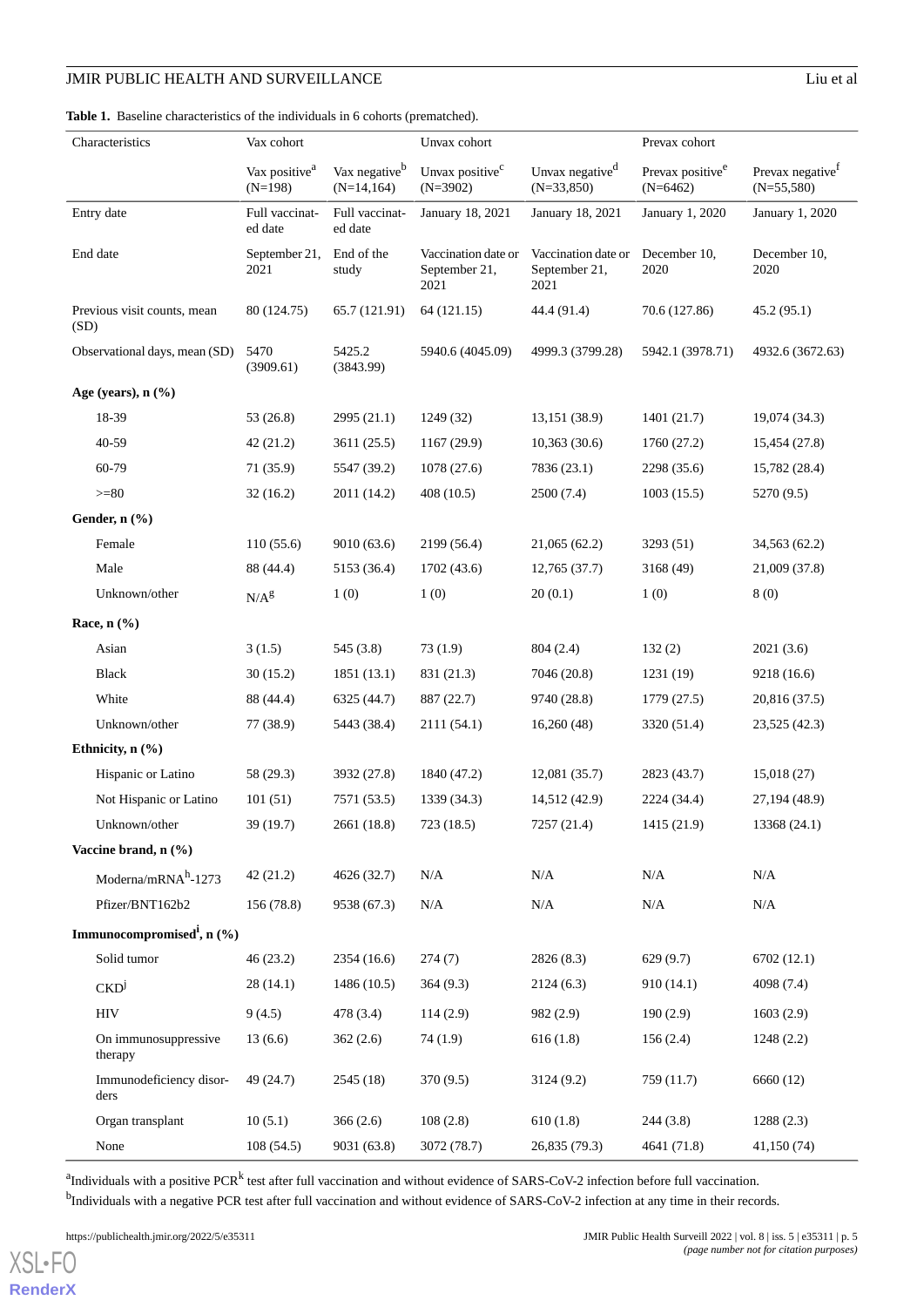<sup>c</sup>Individuals with a positive PCR test after the entry date and before administration of a first vaccination dose (if ever administrated), while having no evidence of SARS-CoV-2 infection before the entry date.

<sup>d</sup>Individuals with a negative PCR test after the entry date and before administration of a first vaccination dose (if ever administrated), while having no evidence of SARS-CoV-2 infection before the entry date.

<sup>e</sup>Individuals with a positive PCR test before the vaccination period.

<sup>f</sup>Individuals with a negative PCR test and without any evidence of SARS-CoV-2 infection before the vaccination period.

<sup>g</sup>N/A: not applicable.

<sup>h</sup>mRNA: messenger RNA.

<sup>i</sup>These are not mutually exclusive (except for the "None" category).

<sup>j</sup>CKD: chronic kidney disease.

<sup>k</sup>PCR: polymerase chain reaction.

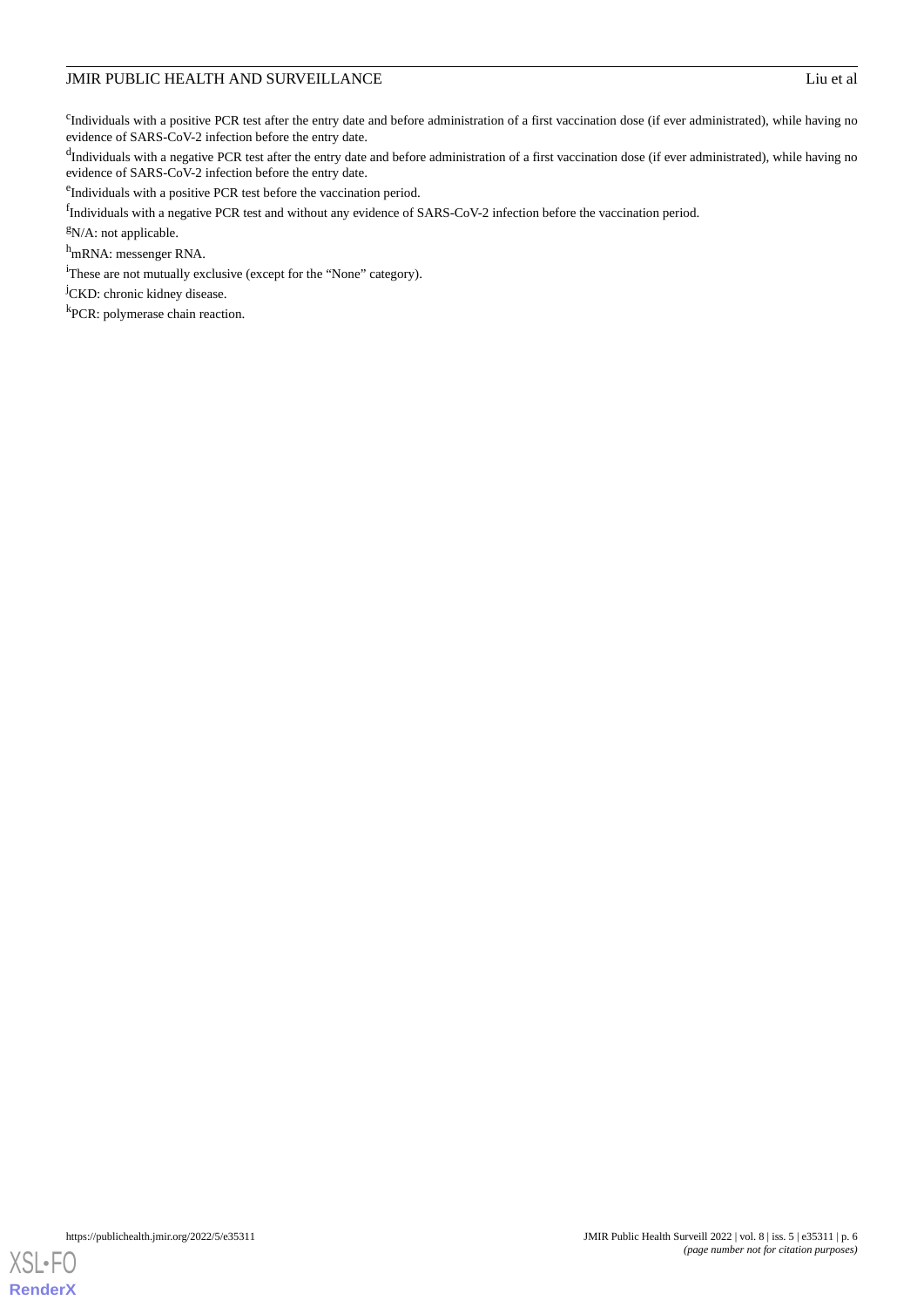#### <span id="page-6-0"></span>Table 2. Risk factors associated with the breakthrough case rate in the CUIMC/NYP<sup>a</sup>.

| Risk factors                    | Infection rate (95% CI) per $\text{IRR}^b$ (95% CI) <sup>c</sup><br>1000 person-days |                   | $P$ value | Adjusted IRR (95% CI) <sup>d</sup> P value adjusted |           |
|---------------------------------|--------------------------------------------------------------------------------------|-------------------|-----------|-----------------------------------------------------|-----------|
| Overall                         | $0.16(0.14-0.18)$                                                                    | $N/A^e$           | $\rm N/A$ | N/A                                                 | $\rm N/A$ |
| Age (years)                     |                                                                                      |                   |           |                                                     |           |
| 18-39                           | $0.19(0.15-0.25)$                                                                    | Reference         | Reference | N/A                                                 | N/A       |
| 40-59                           | $0.14(0.10-0.19)$                                                                    | $0.77(0.51-1.17)$ | .22       | N/A                                                 | N/A       |
| 60-79                           | $0.15(0.11-0.19)$                                                                    | $0.98(0.66-1.47)$ | .93       | N/A                                                 | N/A       |
| $>= 80$                         | $0.16(0.11-0.23)$                                                                    | $1.16(0.70-1.91)$ | .56       | N/A                                                 | N/A       |
| Gender                          |                                                                                      |                   |           |                                                     |           |
| Female                          | $0.14(0.11-0.17)$                                                                    | Reference         | Reference | N/A                                                 | N/A       |
| Male                            | $0.19(0.16-0.24)$                                                                    | $1.47(1.11-1.94)$ | .01       | N/A                                                 | N/A       |
| Race                            |                                                                                      |                   |           |                                                     |           |
| Asian                           | $0.06(0.01-0.18)$                                                                    | Reference         | Reference | N/A                                                 | N/A       |
| <b>Black</b>                    | $0.19(0.13-0.27)$                                                                    | 3.25 (0.99-10.70) | .05       | $\rm N/A$                                           | $\rm N/A$ |
| White                           | $0.15(0.12-0.19)$                                                                    | $2.90(0.91-9.19)$ | .071      | N/A                                                 | N/A       |
| Unknown/other                   | $0.17(0.13-0.21)$                                                                    | $2.88(0.91-9.18)$ | .073      | N/A                                                 | N/A       |
| <b>Ethnicity</b>                |                                                                                      |                   |           |                                                     |           |
| Hispanic or Latino              | $0.18(0.13-0.23)$                                                                    | Reference         | Reference | N/A                                                 | N/A       |
| Not Hispanic or Latino          | $0.15(0.12-0.18)$                                                                    | $0.85(0.60-1.21)$ | .37       | $\rm N/A$                                           | $\rm N/A$ |
| Unknown/other                   | $0.17(0.12-0.23)$                                                                    | $0.91(0.60-1.40)$ | .68       | N/A                                                 | N/A       |
| <b>Vaccine</b> brand            |                                                                                      |                   |           |                                                     |           |
| Moderna/mRNA <sup>f</sup> -1273 | $0.10(0.07-0.14)$                                                                    | Reference         | Reference | Reference                                           | Reference |
| Pfizer/BNT162b2                 | $0.19(0.16-0.22)$                                                                    | $1.65(1.17-2.33)$ | .005      | $1.66 (1.17 - 2.35)^8$                              | .004      |
| <b>Immune</b> system            |                                                                                      |                   |           |                                                     |           |
| Not immunocompromised           | $0.14(0.11-0.17)$                                                                    | Reference         | Reference | Reference                                           | Reference |
| Is immunocompromised            | $0.19(0.15-0.24)$                                                                    | $1.49(1.10-2.00)$ | .009      | $1.48(1.09-2.00)$                                   | .011      |
| Active tumor                    | $0.22(0.16-0.29)$                                                                    | $1.57(1.11-2.21)$ | .01       | $1.56(1.10-2.2)$                                    | .012      |
| CKD <sup>h</sup>                | $0.2(0.13-0.29)$                                                                     | $1.35(0.89-2.07)$ | .16       | $1.33(0.86-2.06)$                                   | .19       |
| $\rm{HIV}$                      | $0.21(0.10-0.40)$                                                                    | $1.24(0.63-2.44)$ | .54       | $1.25(0.63-2.47)$                                   | .52       |
| On immunosuppressed therapy     | $0.21(0.16-0.28)$                                                                    | $1.46(1.03-2.05)$ | .03       | $1.45(1.03-2.04)$                                   | .03       |
| Primary immunodeficiency        | $0.4(0.21-0.68)$                                                                     | $2.55(1.41-4.60)$ | $.002\,$  | $2.53(1.40-4.58)$                                   | .002      |
| Organ transplant                | $0.31(0.15-0.57)$                                                                    | $1.9(0.98-3.71)$  | .059      | $1.9(0.98-3.71)$                                    | .058      |

<sup>a</sup>CUIMC/NYP: Columbia University Irving Medical Center/New York Presbyterian.

<sup>b</sup>IRR: incidence rate ratio.

 $c^c$ Adjusted for number of visits, days of previous observation, and calendar month of the PCR<sup>i</sup> test result.

<sup>d</sup>Adjusted for number of visits, days of previous observation, calendar month of the PCR test result, and age at the last vaccine dose.

 $e$ N/A: not applicable.

[XSL](http://www.w3.org/Style/XSL)•FO **[RenderX](http://www.renderx.com/)**

<sup>f</sup>mRNA: messenger RNA.

<sup>g</sup>Adjusted for number of visits, days of previous observation, calendar month of the PCR test result, age at the last vaccine dose, and whether the immune system is compromised.

h<sub>CKD</sub>: chronic kidney disease.

<sup>i</sup>PCR: polymerase chain reaction.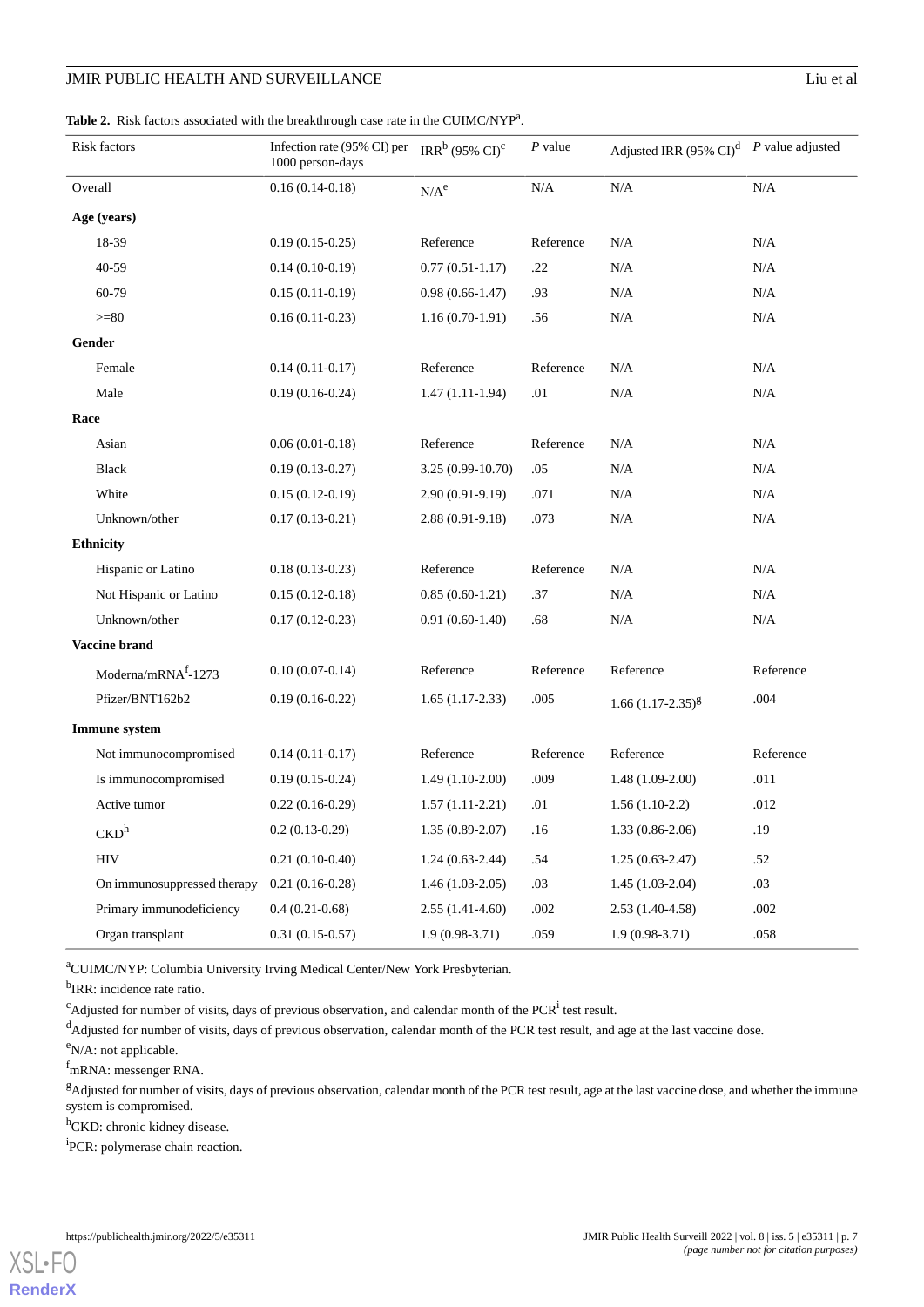<span id="page-7-0"></span>Table 3. Top 10 (ranked by *P* value) condition and drug concepts associated with breakthrough cases in the Vax cohort in the CUIMC/NYP<sup>a</sup>.

| OMOP <sup>b</sup> concept ID <sup>c</sup> | IRR <sup>d</sup> (95% CI) <sup>e</sup> | $P$ value | Condition name                                                     |
|-------------------------------------------|----------------------------------------|-----------|--------------------------------------------------------------------|
| <b>Conditions</b>                         |                                        |           |                                                                    |
| 315831                                    | 4.07 (2.07-7.99)                       | < .001    | Chronic pulmonary heart disease                                    |
| 4228361                                   | $2.60(1.56-4.33)$                      | < .001    | Asteatosis cutis                                                   |
| 433740                                    | $3.62(1.81 - 7.22)$                    | < 0.001   | Immunodeficiency disorder                                          |
| 253797                                    | $3.34(1.69-6.59)$                      | < 0.001   | Postinflammatory pulmonary fibrosis                                |
| 4177206                                   | 3.84 (1.78-8.28)                       | .001      | Tubulointerstitial nephritis                                       |
| 378419                                    | $3.50(1.68-7.28)$                      | .001      | Alzheimer disease                                                  |
| 257315                                    | $2.97(1.05-5.87)$                      | .002      | Bacterial pneumonia                                                |
| 4170770                                   | $2.45(1.39-4.32)$                      | .002      | Epidermoid cyst                                                    |
| 443729                                    | 2.78 (1.45-5.36)                       | .002      | Peripheral circulatory disorder due to type 2 diabetes<br>mellitus |
| 44782747                                  | $3.62(1.58-8.27)$                      | .002      | Acute deep venous thrombosis of femoral vein                       |
| <b>Drugs</b>                              |                                        |           |                                                                    |
| 1703063                                   | 4.33 (1.92-9.76)                       | < 0.001   | Valganciclovir                                                     |
| 715997                                    | $2.91(1.50-5.65)$                      | .002      | Donepezil                                                          |
| 1325608                                   | $3.62(1.54-8.49)$                      | .003      | Pegfilgrastim                                                      |
| 19008339                                  | $3.27(1.42 - 7.53)$                    | .005      | Vitamin A                                                          |
| 1317640                                   | $3.18(1.40-7.24)$                      | .006      | Telmisartan                                                        |
| 1154343                                   | $1.56(1.13-2.15)$                      | .007      | Albuterol                                                          |
| 40239216                                  | $3.01(1.32-6.86)$                      | .009      | Linagliptin                                                        |
| 1341927                                   | $2.21(1.21-4.02)$                      | .01       | Enalapril                                                          |
| 1149196                                   | $1.93(1.17-3.17)$                      | .01       | Cetirizine                                                         |
| 19003999                                  | $2.77(1.27-6.04)$                      | .01       | Mycophenolate mofetil                                              |

<sup>a</sup>CUIMC/NYP: Columbia University Irving Medical Center/New York Presbyterian.

<sup>b</sup>OMOP: Observational Medical Outcomes Partnership.

 $\text{°Only concepts that occurred in more than 100 individuals were included in this analysis.}$ 

<sup>d</sup>IRR: incidence rate ratio.

epoisson regression was fitted for each variable with adjustment for age, number of visits, and observational days.

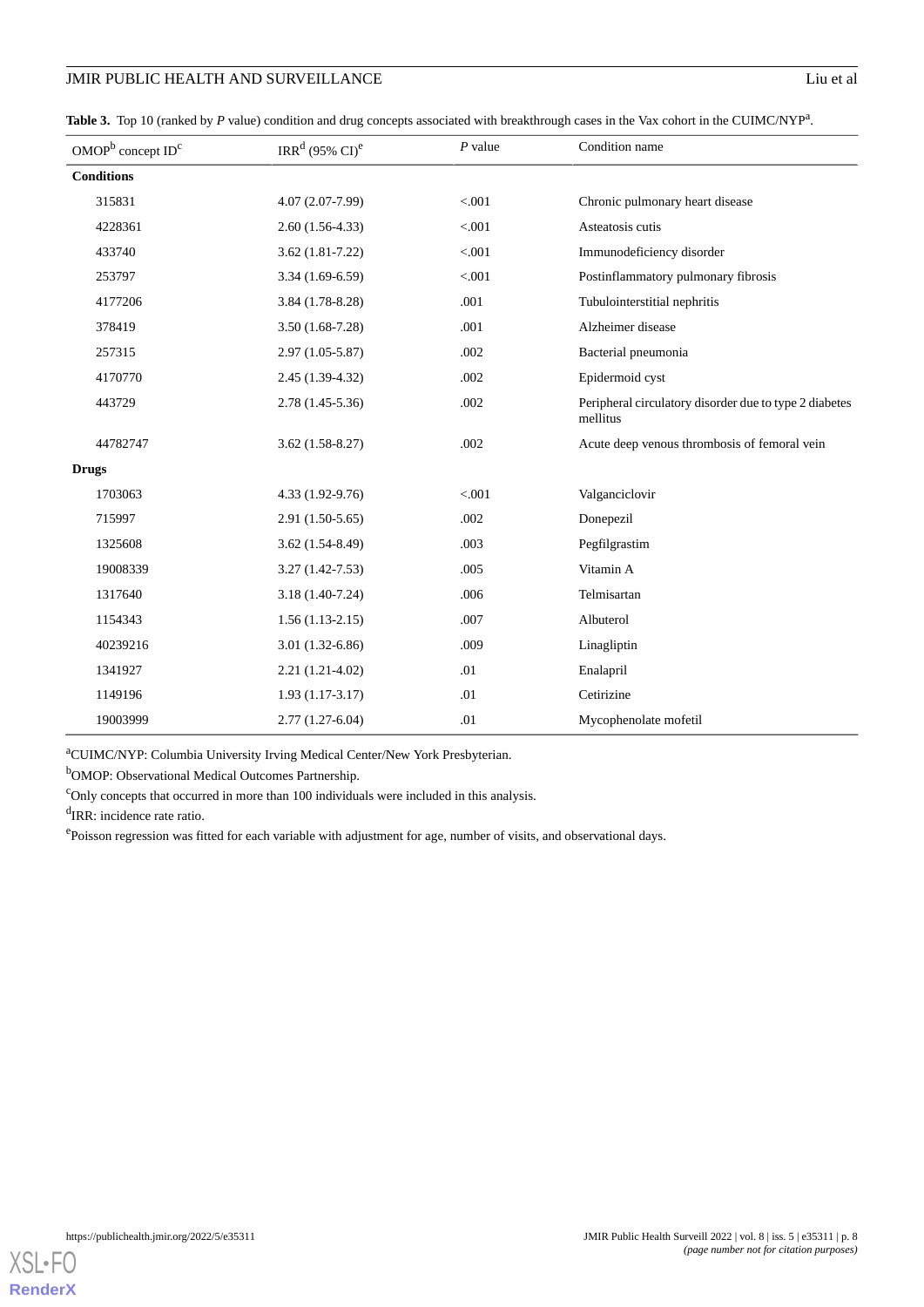<span id="page-8-0"></span>**Table 4.** Vaccine effectiveness against SARS-CoV-2 infection comparing the Vax cohort with a matched Prevax cohort before December 11, 2020.

| Characteristics      | Prevax/Vax <sup>a</sup> , $n$ (%) | Prevalence (Precax/Vax), n (%) | $OR^b$ (95% CI) <sup>c</sup> | Adjusted OR $(95\% \text{ CI})^d$ |
|----------------------|-----------------------------------|--------------------------------|------------------------------|-----------------------------------|
| Overall              | 14,362 (100)/14,362 (100)         | 1556 (100)/198 (100)           | $0.12(0.10-0.13)$            | $0.12(0.10-0.14)$                 |
| Age (years)          |                                   |                                |                              |                                   |
| 18-39                | 2997 (20.9)/3048 (21.2)           | 206(13.2)/53(26.8)             | $0.24(0.18-0.32)$            | $0.25(0.18-0.34)$                 |
| $40-59$              | 3788 (26.4)/3653 (25.5)           | 338 (21.7)/42 (21.2)           | $0.12(0.09-0.16)$            | $0.12(0.09-0.17)$                 |
| 60-79                | 5218 (36.3)/5618 (39.1)           | 636 (40.9)/71 (35.8)           | $0.09(0.07-0.12)$            | $0.09(0.07-0.12)$                 |
| $>= 80$              | 2359 (16.4)/2043 (14.2)           | 376 (24.2)/32 (16.2)           | $0.08(0.06-0.12)$            | $0.08(0.06-0.12)$                 |
| Gender               |                                   |                                |                              |                                   |
| Male                 | 5142 (35.8)/5241 (36.5)           | 702 (45.1)/88 (44.4)           | $0.11(0.09-0.14)$            | $0.11(0.09-0.14)$                 |
| Female               | 9220 (64.2)/9120 (63.5)           | 854 (54.9)/110 (55.6)          | $0.12(0.10-0.15)$            | $0.12(0.10-0.15)$                 |
| Is immunocompromised |                                   |                                |                              |                                   |
| True                 | 5287 (36.8)/5223 (36.4)           | 642 (41.3)/90 (45.5)           | $0.13(0.10-0.16)$            | $0.13(0.10-0.16)$                 |
| False                | 9075 (63.2)/9139 (63.6)           | 914 (58.7)/108 (54.5)          | $0.11(0.09-0.13)$            | $0.11(0.09-0.13)$                 |

<sup>a</sup>Each cohort contained 14,362 individuals in total because of 1:1 matching; matching was based on previous visit counts, observational days, demographics, underlying immune conditions, and the NYC<sup>e</sup> 7-day rolling average of COVID-19 cases on the PCR<sup>f</sup> test date. b<sub>OR</sub>: odds ratio.

<sup>c</sup>OR obtained by fitting a univariate logistic regression between the Vax cohort and a matched Prevax cohort.

<sup>d</sup>OR obtained by fitting a logistics regression adjusted for the previous number of visits and observational days.

<span id="page-8-1"></span><sup>e</sup>NYC: New York City.

<sup>f</sup>PCR: polymerase chain reaction.

| <b>Table 5.</b> Vaccine effectiveness against SARS-CoV-2 infection comparing the Vax cohort with a matched Unvax cohort after June 18, 2021. |  |
|----------------------------------------------------------------------------------------------------------------------------------------------|--|
|----------------------------------------------------------------------------------------------------------------------------------------------|--|

| Characteristics      | Unvax/Vax <sup>a</sup> , $n$ (%) | Incidence rate/1000 person-<br>days (Unvax/Vax) | IRR <sup>b</sup> (95% CI) <sup>c</sup> | Adjusted IRR $(95\% \text{ CI})^d$ |
|----------------------|----------------------------------|-------------------------------------------------|----------------------------------------|------------------------------------|
| Overall              | 14,362 (100)/14,362 (100)        | 0.37/0.16                                       | $0.42(0.36-0.49)$                      | $0.41(0.35-0.48)$                  |
| Age (years)          |                                  |                                                 |                                        |                                    |
| 18-39                | 3748 (26.1)/3048 (21.2)          | 0.32/0.2                                        | $0.63(0.46-0.85)$                      | $0.64(0.47-0.87)$                  |
| $40-59$              | 4216 (29.4)/3653 (25.4)          | 0.37/0.14                                       | $0.38(0.28-0.53)$                      | $0.38(0.27-0.52)$                  |
| 60-79                | 4548 (31.7)/5618 (39.1)          | 0.39/0.15                                       | $0.37(0.28-0.48)$                      | $0.35(0.27-0.46)$                  |
| $>= 80$              | 1850 (12.9)/2043 (14.2)          | 0.47/0.16                                       | $0.34(0.23-0.50)$                      | $0.31(0.21-0.46)$                  |
| Gender               |                                  |                                                 |                                        |                                    |
| Male                 | 5272 (36.7)/5241 (36.5)          | 0.4/0.19                                        | $0.49(0.39-0.62)$                      | $0.48(0.38-0.61)$                  |
| Female               | 9089 (63.3)/9120 (63.5)          | 0.36/0.14                                       | $0.38(0.31-0.47)$                      | $0.37(0.30-0.45)$                  |
| Is immunocompromised |                                  |                                                 |                                        |                                    |
| True                 | 4079 (28.4)/5223 (36.4)          | 0.41/0.19                                       | $0.47(0.37-0.59)$                      | $0.43(0.34-0.55)$                  |
| False                | 10,283 (71.6)/9139 (63.6)        | 0.36/0.14                                       | $0.38(0.31-0.47)$                      | $0.38(0.31-0.46)$                  |

<sup>a</sup>Each cohort contained 14,362 individuals in total because of 1:1 matching; matching was based on previous visit counts, observational days, demographics, underlying immune conditions, and the NYC<sup>e</sup> 7-day rolling average of COVID-19 cases on the PCR<sup>f</sup> test date.

<sup>b</sup>IRR: incidence rate ratio.

<sup>c</sup>IRR obtained by fitting a univariate Poisson regression between the Vax cohort and a matched Unvax cohort.

<sup>d</sup>IRR obtained by fitting a Poisson regression adjusted for the previous number of visits and observational days.

<sup>e</sup>NYC: New York City.

[XSL](http://www.w3.org/Style/XSL)•FO **[RenderX](http://www.renderx.com/)**

<sup>f</sup>PCR: polymerase chain reaction.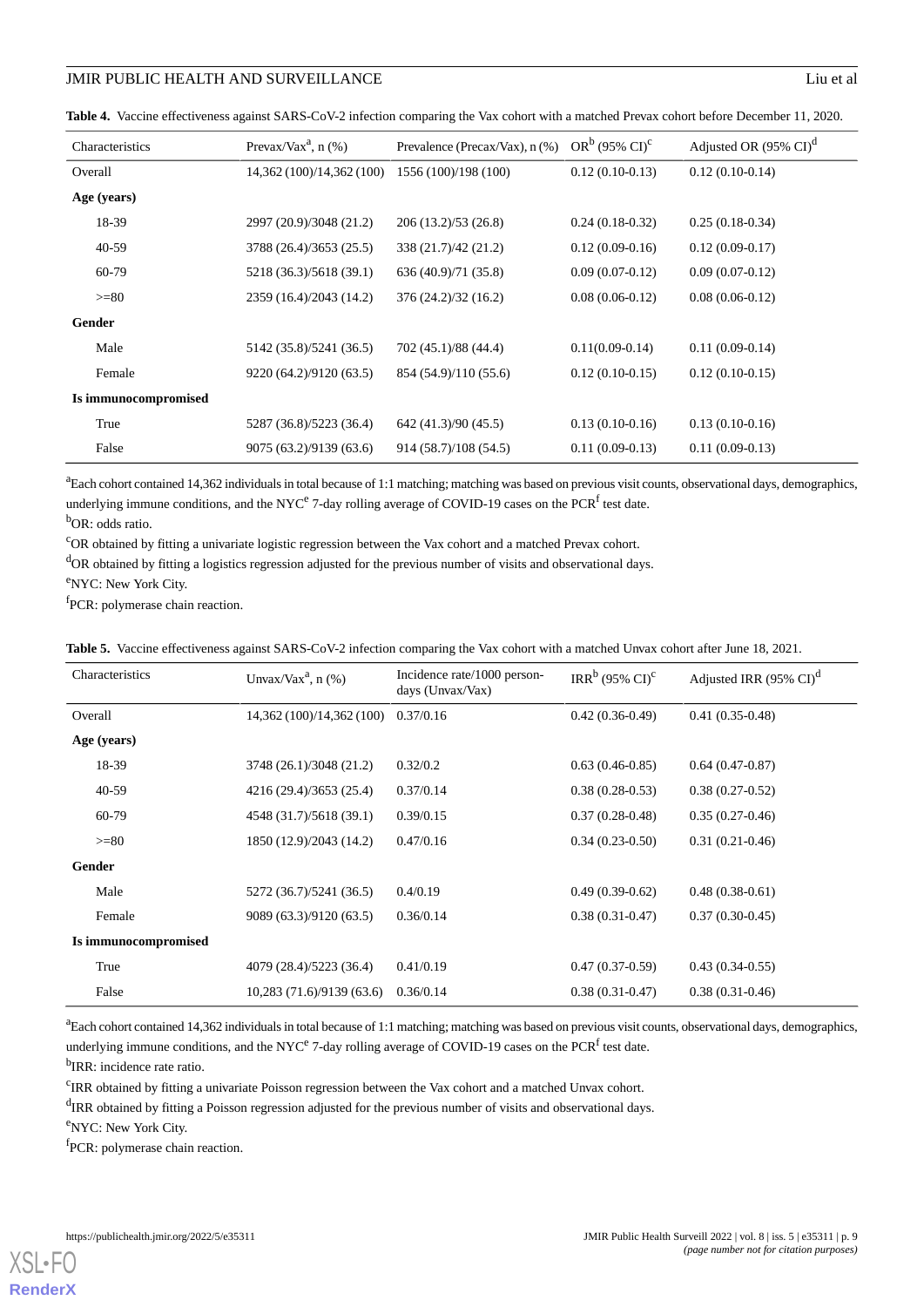# *Discussion*

#### **Principal Findings**

By comparing the breakthrough cohort (ie, Vax positive) against the no-breakthrough cohort (ie, Vax negative), we found a number of medical commodities were associated with an increased risk of breakthrough infection. First, we found that immunosuppressive therapy is associated with higher rates of breakthrough infection. Individuals with active tumors also had higher rates of breakthrough infection, suggesting that the effects of active malignancy or chemotherapy lead to a reduced immune response. There was a statistically not significant increase in individuals with a history of tumors, suggesting that individuals whose cancers are in remission are more similar to the average population in terms of immune response. Our findings are in line with prior studies of solid organ transplant recipients who have shown weaker immune responses in patients who are immunosuppressed and undergo vaccination against COVID-19 [[44](#page-12-18)[,45](#page-12-19)]. For example, valganciclovir is a drug used commonly to prevent cytomegalovirus disease after solid organ transplantation [[46](#page-13-0)], and we found it was significantly associated with the increased risk of breakthrough infection, indicating individuals who underwent solid organ transplant were among those at high risk of breakthrough infections. We also observed an increased risk of infection in individuals with prior lung infection. A potential explanation is the microbiome changes within the lung that play a key role in the initiation and progression of COVID-19 [\[47](#page-13-1),[48\]](#page-13-2). In addition, studies have shown that patients with COVID-19 and preexisting interstitial lung disease (ILD) had a poorer prognosis [[49](#page-13-3)[,50](#page-13-4)], which highlights the importance of staying vigilant and continued use of personal protective and social measures, even with vaccination among those individuals. Furthermore, in individuals with Alzheimer disease who were vaccinated, there was an increased risk of infection, which might be due to their frailty and medical vulnerability, and nonadherence to infection control measures, such as physical distancing [\[51](#page-13-5)]. This is also confirmed by the finding that donepezil is a high-risk factor, which is used to treat confusion (dementia) related to Alzheimer disease [[52\]](#page-13-6). We did not find a significantly increased risk of breakthrough infection in individuals with CKD. An ongoing study (the Renal Patients COVID-19 Vaccination Immune Response [RECOVAC-IR] study) aims to provide further guidance regarding the efficacy of vaccines in patients with CKD or whether other measures, such as booster vaccinations, are required [\[53](#page-13-7)].

Although our findings reaffirmed the high protection of mRNA vaccines against COVID-19 infection, we found that Moderna/mRNA-1273 had an overall higher effectiveness in preventing SARS-CoV-2 infections. A previous high-quality prospective study [\[54](#page-13-8)] involving 3975 individuals observed through April 2021 demonstrated similar vaccine effectiveness between the mRNA vaccines, but it was underpowered and did not perform statistical analysis. A more recent Mayo Clinic study of data collected through July 2021 [[55\]](#page-13-9) was consistent with our findings despite differences in cohort definitions and geography. Another recent study comparing the SARS-CoV-2 antibody response following vaccination similarly found higher

antibody titers in participants vaccinated with mRNA-1273 compared with those vaccinated with Pfizer/BNT162b258. A more recent meta-analysis study of data collected through September 2021 showed that the estimated long-term vaccine effectiveness for COVID-19 hospitalization was 85.4% (95% CI 84.8%-86.0%) with the Pfizer/BNT162b2 vaccine and 89.8% (95% CI 89.2%-90.4%) with Moderna/mRNA-1273. Additional studies should be considered to provide further guidance on effectiveness differences between vaccine brands and booster shot prioritization. Although individuals with immunosuppressed disorders are at higher risk of developing breakthrough infection, the adjusted IRR in immunocompromised individuals is 0.43 (95% CI 0.34-0.55), supporting the conclusion that vaccination can still greatly reduce the infection rate among this subgroup [[56\]](#page-13-10). Our study supports the current policies recommending that immunocompromised individuals receive booster doses [[57\]](#page-13-11).

It is important to provide constant public health surveillance of vaccine protection. By leveraging EHR data from various health systems, we can provide more robust and generalizable evidence of vaccine effectiveness. Unfortunately, it is not always easy to aggregate the medical data from multiple institutions due to Health Insurance Portability and Accountability Act of 1996 (HIPPA) constrains. Therefore, we developed an entirely CDM-based analysis pipeline, making it easily transferable to dozens of other health care databases compatible with it [[58\]](#page-13-12). We have provided our OMOP-compatible analysis pipeline on the GitHub repository [[59\]](#page-13-13). Other institutions that have implemented their OMOP instance can download the code and easily replicate the analysis using their own institution's OMOP instance and share the evidence in a timely manner.

#### **Limitations**

Given the high level of missingness typically found in EHR data, it is challenging to estimate the absolute incidence rate of breakthrough infections. In our study, the incidence rate among the vaccinated cohort was estimated to be 0.16 per 1000 person-days. This potentially overestimates the incidence rate (particularly in comparison to 0.031 in Israel's national surveillance data [\[60](#page-13-14)], ~0.01 in the original Pfizer/BNT162b2 and Moderna/mRNA-1273 trials [[1,](#page-11-0)[2](#page-11-14)]) because we imposed a criterion to only include those who have at least 1 PCR test available, which is also called test-negative design [[61\]](#page-13-15). If we remove this requirement, the incidence rate among the vaccinated cohort becomes ~0.007 per 1000 person-days. However, this is an underestimation of the true rate because some of the SARS-CoV-2-infected individuals might have been tested elsewhere or not at all. In addition, despite adopting a test-negative design, we were still unable to confirm whether negative cases were truly negative (eg, tested positive elsewhere). Similarly, some patients may be incorrectly labeled as unvaccinated if their vaccinations took place outside of NYC or the NYP health system, which could lower effectiveness estimations. However, our main focus in this study was to identify the risk subgroups at increased risk of breakthrough infections, and a cofounding-aligned comparative design can achieve this goal by matching the patient's demographics and their tendency in seeking health care in our medical center.

```
XSJ \cdot FRenderX
```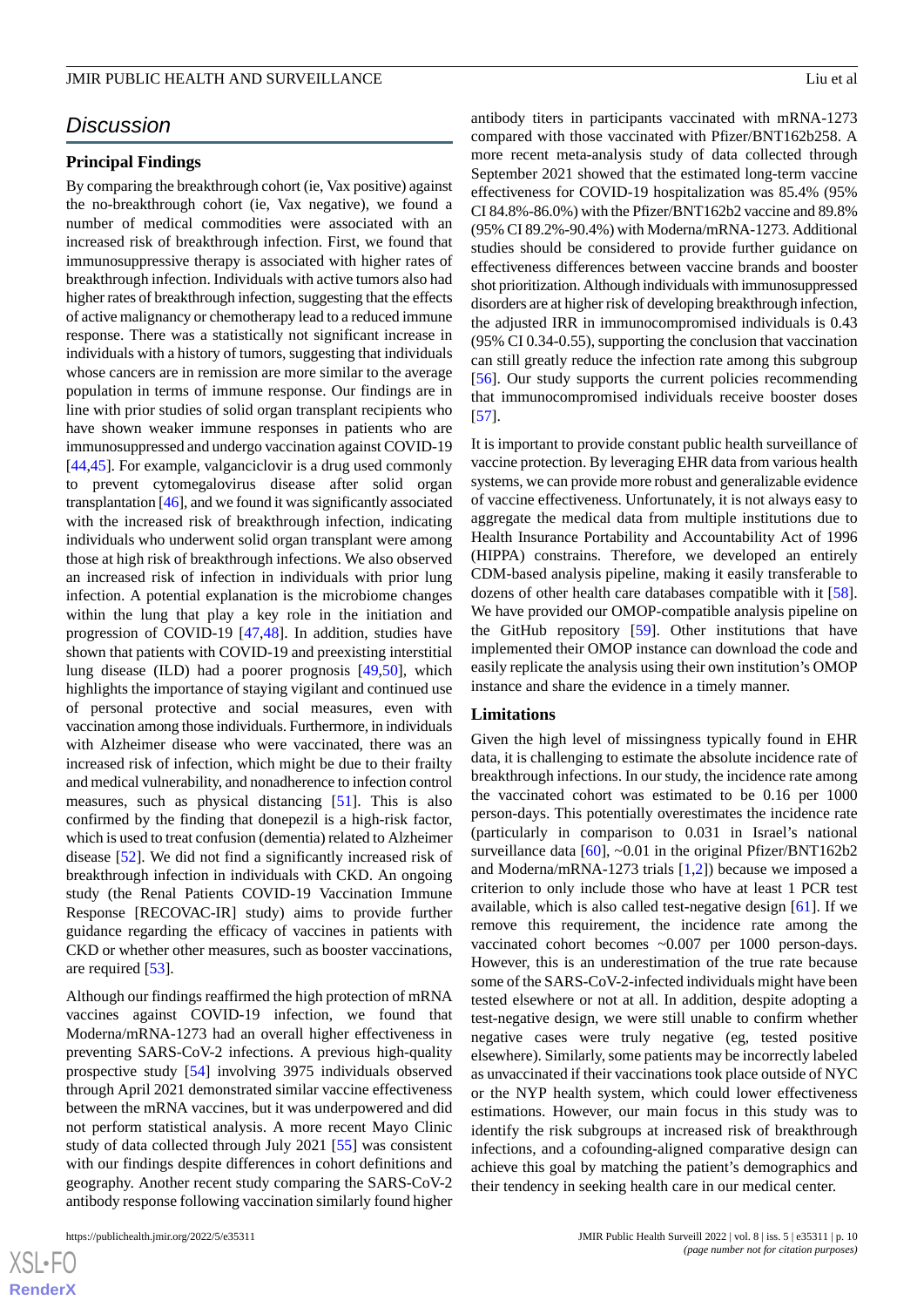Another limitation of this study is we could not stratify breakthrough infections by variant type due to limitations in testing data. Our study used the EHR data collected through September 2021, which covers periods where the B.1.1.7 (alpha) and B.1.617.2 (delta) variants were prevalent. Our findings cannot be generalized to other newly emerged variants of concerns, including B.1.1.529 (omicron) for which the existing mRNA vaccines may have differing effectiveness. However, this is not unique to our study, as the pandemic has often evolved faster than high-quality analyses can be performed. Even a recent systematic review of the efficacy and effectiveness of the COVID-19 vaccines published in January 2022 included only papers before April 2021 (the data collected in those papers can be from even earlier). The conflict between the speed of scientific publication and the rapid evolution of the pandemic remains a significant challenge for the overall research community.

Finally, the CUIMC/NYP is an academic medical center in NYC, which might not represent the general American

population or other potential patient groups of interest. In particular, the overall population in our study is sicker than the general population, as evidenced by the high rate of comorbidities and older age of our patient cohort.

#### **Conclusion**

We performed a retrospective analysis to investigate risk factors contributing to COVID-19 breakthrough infections among vaccinated individuals. We found those who are male, immunocompromised, or have preexisting pulmonary disease are at a higher risk of COVID-19 breakthrough infection. Although both vaccines are highly effective in preventing SARS-CoV-2 infection, Moderna/mRNA-1273 is associated with a lower risk of breakthrough infection than Pfizer/BNT162b2. Multiple medical institutions' data are warranted to better link the PCR test results and vaccination information. Those with an OMOP instance of their data can reapply our analysis to check the robustness of our results [[59\]](#page-13-13).

#### **Acknowledgments**

This study was supported by the National Library of Medicine/the National Human Genomic Research Institute (Grant R01LM012895-03S1), and additional support was provided by the National Institute of Allergy and Infectious Diseases of the National Institutes of Health (Awards 5UM1AI069470-14, U01CK0000592, K23AI150378, and L30AI133789 to JZ).

#### <span id="page-10-0"></span>**Conflicts of Interest**

None declared.

#### <span id="page-10-1"></span>**Multimedia Appendix 1**

The details of OMOP concepts used for cohort definition. OMOP: Observational Medical Outcomes Partnership. [[XLSX File \(Microsoft Excel File\), 4340 KB](https://jmir.org/api/download?alt_name=publichealth_v8i5e35311_app1.xlsx&filename=09df0daf3f54899a8faa6cee7cbca675.xlsx)-[Multimedia Appendix 1\]](https://jmir.org/api/download?alt_name=publichealth_v8i5e35311_app1.xlsx&filename=09df0daf3f54899a8faa6cee7cbca675.xlsx)

#### <span id="page-10-2"></span>**Multimedia Appendix 2**

The full list of breakthrough-associated condition concepts. [[XLSX File \(Microsoft Excel File\), 127 KB](https://jmir.org/api/download?alt_name=publichealth_v8i5e35311_app2.xlsx&filename=f0b8400a2e68fdc39017e58e2bb5b42c.xlsx)-[Multimedia Appendix 2\]](https://jmir.org/api/download?alt_name=publichealth_v8i5e35311_app2.xlsx&filename=f0b8400a2e68fdc39017e58e2bb5b42c.xlsx)

#### <span id="page-10-3"></span>**Multimedia Appendix 3**

The full list of breakthrough-associated drug concepts. [[XLSX File \(Microsoft Excel File\), 4348 KB](https://jmir.org/api/download?alt_name=publichealth_v8i5e35311_app3.xlsx&filename=8da1180fef9d34ef37ac4d1ede199fc4.xlsx)-[Multimedia Appendix 3\]](https://jmir.org/api/download?alt_name=publichealth_v8i5e35311_app3.xlsx&filename=8da1180fef9d34ef37ac4d1ede199fc4.xlsx)

#### <span id="page-10-4"></span>**Multimedia Appendix 4**

Study design in identifying risk factors for breakthrough events by comparing PCR-positive cases and PCR-negative cases among vaccinated individuals. PCR: Polymerase Chain Reaction. [[PDF File \(Adobe PDF File\), 74 KB](https://jmir.org/api/download?alt_name=publichealth_v8i5e35311_app4.pdf&filename=8b3b97e40b18eff686f4f9f9b3946743.pdf)-[Multimedia Appendix 4\]](https://jmir.org/api/download?alt_name=publichealth_v8i5e35311_app4.pdf&filename=8b3b97e40b18eff686f4f9f9b3946743.pdf)

#### <span id="page-10-5"></span>**Multimedia Appendix 5**

Study design in assessing vaccine effectiveness by comparing a vaccinated cohort and a matched unvaccinated cohort. [[PDF File \(Adobe PDF File\), 69 KB](https://jmir.org/api/download?alt_name=publichealth_v8i5e35311_app5.pdf&filename=b385c1685f3b8606b8f27f467cb4b5fa.pdf)-[Multimedia Appendix 5\]](https://jmir.org/api/download?alt_name=publichealth_v8i5e35311_app5.pdf&filename=b385c1685f3b8606b8f27f467cb4b5fa.pdf)

#### **Multimedia Appendix 6**

Study design in assessing vaccine effectiveness by comparing a vaccinated cohort and a matched prevaccinated cohort. [[PDF File \(Adobe PDF File\), 66 KB](https://jmir.org/api/download?alt_name=publichealth_v8i5e35311_app6.pdf&filename=ca77eeb612fdb4f632fb5dd0c68ae324.pdf)-[Multimedia Appendix 6\]](https://jmir.org/api/download?alt_name=publichealth_v8i5e35311_app6.pdf&filename=ca77eeb612fdb4f632fb5dd0c68ae324.pdf)

#### **References**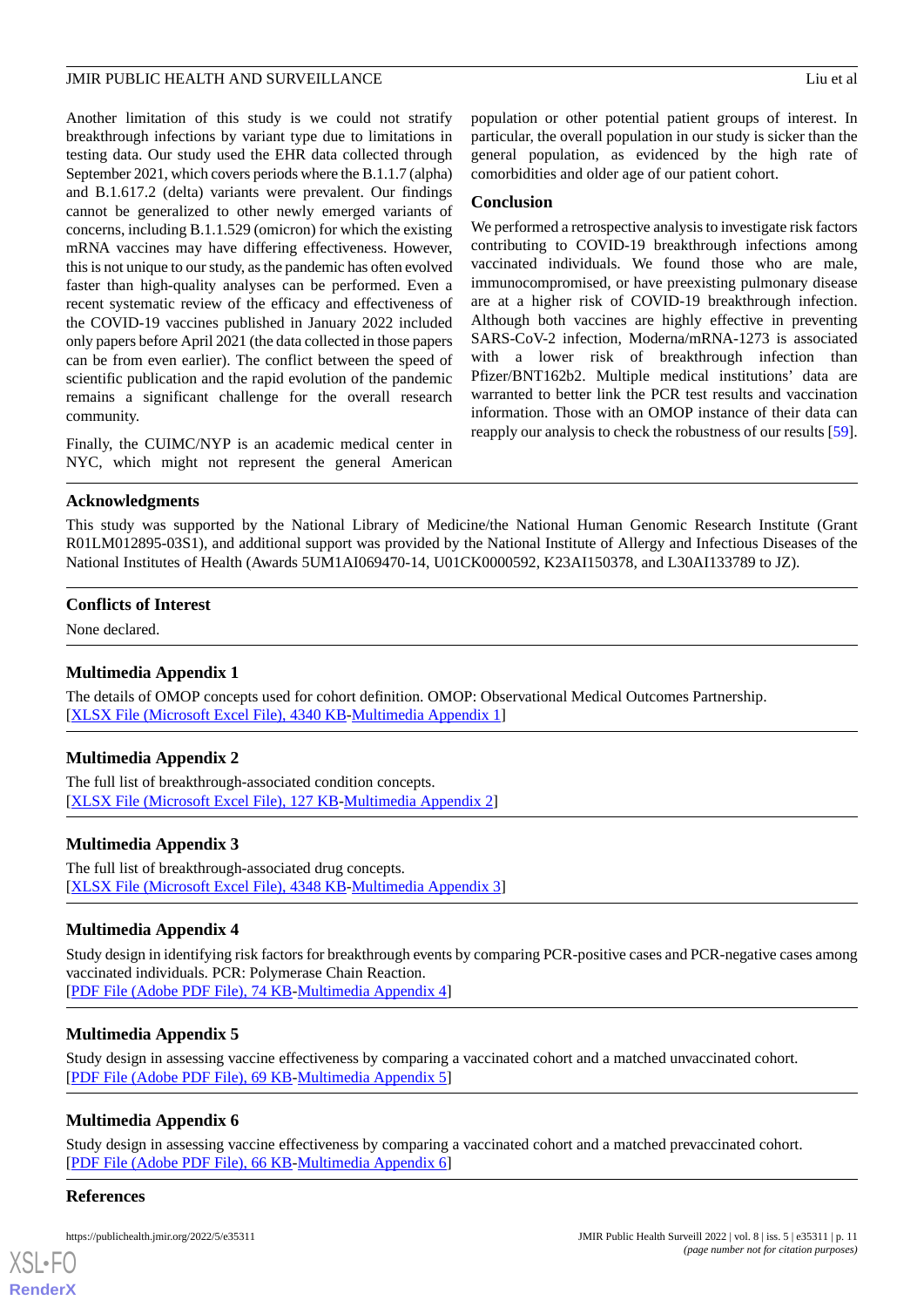- <span id="page-11-0"></span>1. Baden LR, El Sahly HM, Essink B, Kotloff K, Frey S, Novak R, et al. Efficacy and safety of the mRNA-1273 SARS-CoV-2 vaccine. N Engl J Med 2021 Feb 04;384(5):403-416. [doi: [10.1056/nejmoa2035389\]](http://dx.doi.org/10.1056/nejmoa2035389)
- <span id="page-11-14"></span>2. Polack FP, Thomas SJ, Kitchin N, Absalon J, Gurtman A, Lockhart S, C4591001 Clinical Trial Group. Safety and efficacy of the BNT162b2 mRNA Covid-19 vaccine. N Engl J Med 2020 Dec 31;383(27):2603-2615 [[FREE Full text](http://europepmc.org/abstract/MED/33301246)] [doi: [10.1056/NEJMoa2034577](http://dx.doi.org/10.1056/NEJMoa2034577)] [Medline: [33301246](http://www.ncbi.nlm.nih.gov/entrez/query.fcgi?cmd=Retrieve&db=PubMed&list_uids=33301246&dopt=Abstract)]
- <span id="page-11-1"></span>3. Sadoff J, Gray G, Vandebosch A, Cárdenas V, Shukarev G, Grinsztejn B, et al. Safety and efficacy of single-dose Ad26.COV2.S vaccine against Covid-19. N Engl J Med 2021 Jun 10;384(23):2187-2201 [\[FREE Full text\]](http://europepmc.org/abstract/MED/33882225) [doi: [10.1056/NEJMoa2101544](http://dx.doi.org/10.1056/NEJMoa2101544)] [Medline: [33882225](http://www.ncbi.nlm.nih.gov/entrez/query.fcgi?cmd=Retrieve&db=PubMed&list_uids=33882225&dopt=Abstract)]
- <span id="page-11-2"></span>4. Abu-Raddad LJ, Chemaitelly H, Butt AA. Effectiveness of the BNT162b2 Covid-19 vaccine against the B.1.1.7 and B.1.351 variants. N Engl J Med 2021 Jul 08;385(2):187-189. [doi: [10.1056/nejmc2104974\]](http://dx.doi.org/10.1056/nejmc2104974)
- 5. Dagan N, Barda N, Kepten E, Miron O, Perchik S, Katz MA, et al. BNT162b2 mRNA Covid-19 vaccine in a nationwide mass vaccination setting. N Engl J Med 2021 Apr 15;384(15):1412-1423. [doi: [10.1056/nejmoa2101765\]](http://dx.doi.org/10.1056/nejmoa2101765)
- 6. Pawlowski C, Lenehan P, Puranik A, Agarwal V, Venkatakrishnan A, Niesen MJ, et al. FDA-authorized mRNA COVID-19 vaccines are effective per real-world evidence synthesized across a multi-state health system. Med (N Y) 2021 Aug 13;2(8):979-992.e8 [[FREE Full text](http://europepmc.org/abstract/MED/34223401)] [doi: [10.1016/j.medj.2021.06.007](http://dx.doi.org/10.1016/j.medj.2021.06.007)] [Medline: [34223401](http://www.ncbi.nlm.nih.gov/entrez/query.fcgi?cmd=Retrieve&db=PubMed&list_uids=34223401&dopt=Abstract)]
- 7. Guijarro C, Galán I, Martínez-Ponce D, Pérez-Fernández E, Goyanes MJ, Castilla V, et al. SARS-CoV-2 new infections among health-care workers after the first dose of the BNT162b2 mRNA COVID-19 vaccine. A hospital-wide cohort study. Clin Microbiol Infect 2021 Nov;27(11):1699.e1-1699.e4 [\[FREE Full text\]](http://europepmc.org/abstract/MED/34197936) [doi: [10.1016/j.cmi.2021.06.026](http://dx.doi.org/10.1016/j.cmi.2021.06.026)] [Medline: [34197936](http://www.ncbi.nlm.nih.gov/entrez/query.fcgi?cmd=Retrieve&db=PubMed&list_uids=34197936&dopt=Abstract)]
- <span id="page-11-3"></span>8. Yelin I, Katz R, Herzel E. Associations of the bnt162b2 covid-19 vaccine effectiveness with patient age and comorbidities at daily resolution. medrxiv 2021. [doi: [10.1101/2021.03.16.21253686](http://dx.doi.org/10.1101/2021.03.16.21253686)]
- <span id="page-11-4"></span>9. Lopez Bernal J, Andrews N, Gower C, Gallagher E, Simmons R, Thelwall S, et al. Effectiveness of Covid-19 vaccines against the B.1.617.2 (delta) variant. N Engl J Med 2021 Aug 12;385(7):585-594 [[FREE Full text](http://europepmc.org/abstract/MED/34289274)] [doi: [10.1056/NEJMoa2108891](http://dx.doi.org/10.1056/NEJMoa2108891)] [Medline: [34289274](http://www.ncbi.nlm.nih.gov/entrez/query.fcgi?cmd=Retrieve&db=PubMed&list_uids=34289274&dopt=Abstract)]
- <span id="page-11-5"></span>10. Centers for Disease Control and Prevention. COVID Data Tracker. URL: [https://covid.cdc.gov/covid-data-tracker/](https://covid.cdc.gov/covid-data-tracker/#vaccinations) [#vaccinations](https://covid.cdc.gov/covid-data-tracker/#vaccinations) [accessed 2021-08-10]
- <span id="page-11-6"></span>11. CDC COVID-19 Vaccine Breakthrough Case Investigations Team. COVID-19 vaccine breakthrough infections reported to CDC - United States, January 1-April 30, 2021. MMWR Morb Mortal Wkly Rep 2021 May 28;70(21):792-793 [\[FREE](https://doi.org/10.15585/mmwr.mm7021e3) [Full text\]](https://doi.org/10.15585/mmwr.mm7021e3) [doi: [10.15585/mmwr.mm7021e3\]](http://dx.doi.org/10.15585/mmwr.mm7021e3) [Medline: [34043615](http://www.ncbi.nlm.nih.gov/entrez/query.fcgi?cmd=Retrieve&db=PubMed&list_uids=34043615&dopt=Abstract)]
- 12. Gupta V, Bhoyar R, Jain A, Srivastava S, Upadhayay R, Imran M, et al. Asymptomatic reinfection in 2 healthcare workers from India with genetically distinct severe acute respiratory syndrome coronavirus 2. Clin Infect Dis 2021 Nov 02;73(9):e2823-e2825 [[FREE Full text](http://europepmc.org/abstract/MED/32964927)] [doi: [10.1093/cid/ciaa1451\]](http://dx.doi.org/10.1093/cid/ciaa1451) [Medline: [32964927\]](http://www.ncbi.nlm.nih.gov/entrez/query.fcgi?cmd=Retrieve&db=PubMed&list_uids=32964927&dopt=Abstract)
- 13. To K, Hung I, Ip J. Coronavirus disease 2019 (COVID-19) re-infection by a phylogenetically distinct severe acute respiratory syndrome coronavirus 2 strain confirmed by whole genome sequencing. Clin Infect Dis 2021;73(9):e2946-e2951. [doi: [10.1093/cid/ciaa1275\]](http://dx.doi.org/10.1093/cid/ciaa1275)
- <span id="page-11-11"></span>14. Van Elslande J, Vermeersch P, Vandervoort K, Wawina-Bokalanga T, Vanmechelen B, Wollants E, et al. Symptomatic severe acute respiratory syndrome coronavirus 2 (SARS-CoV-2) reinfection by a phylogenetically distinct strain. Clin Infect Dis 2021 Jul 15;73(2):354-356 [[FREE Full text](http://europepmc.org/abstract/MED/32887979)] [doi: [10.1093/cid/ciaa1330\]](http://dx.doi.org/10.1093/cid/ciaa1330) [Medline: [32887979\]](http://www.ncbi.nlm.nih.gov/entrez/query.fcgi?cmd=Retrieve&db=PubMed&list_uids=32887979&dopt=Abstract)
- <span id="page-11-7"></span>15. Letizia AG, Ge Y, Vangeti S, Goforth C, Weir DL, Kuzmina NA, et al. SARS-CoV-2 seropositivity and subsequent infection risk in healthy young adults: a prospective cohort study. Lancet Respir Med 2021 Jul;9(7):712-720. [doi: [10.1016/s2213-2600\(21\)00158-2](http://dx.doi.org/10.1016/s2213-2600(21)00158-2)]
- <span id="page-11-8"></span>16. Hacisuleyman E, Hale C, Saito Y, Blachere NE, Bergh M, Conlon EG, et al. Vaccine breakthrough infections with SARS-CoV-2 variants. N Engl J Med 2021 Jun 10;384(23):2212-2218. [doi: [10.1056/nejmoa2105000\]](http://dx.doi.org/10.1056/nejmoa2105000)
- <span id="page-11-9"></span>17. Kustin T, Harel N, Finkel U. Evidence for increased breakthrough rates of SARS-CoV-2 variants of concern in BNT162b2-mRNA-vaccinated individuals. Nat Med 2021;27(8):1379-1384. [doi: [10.1162/2e3983f5.bf467772\]](http://dx.doi.org/10.1162/2e3983f5.bf467772)
- <span id="page-11-10"></span>18. Christensen PA, Olsen RJ, Long SW, Subedi S, Davis JJ, Hodjat P, et al. Delta variants of SARS-CoV-2 cause significantly increased vaccine breakthrough COVID-19 cases in Houston, Texas. Am J Pathol 2022 Feb;192(2):320-331 [[FREE Full](http://europepmc.org/abstract/MED/34774517) [text](http://europepmc.org/abstract/MED/34774517)] [doi: [10.1016/j.ajpath.2021.10.019](http://dx.doi.org/10.1016/j.ajpath.2021.10.019)] [Medline: [34774517\]](http://www.ncbi.nlm.nih.gov/entrez/query.fcgi?cmd=Retrieve&db=PubMed&list_uids=34774517&dopt=Abstract)
- <span id="page-11-12"></span>19. Chia PY, Ong SWX, Chiew CJ, Ang LW, Chavatte J, Mak T, et al. Virological and serological kinetics of SARS-CoV-2 delta variant vaccine breakthrough infections: a multicentre cohort study. Clin Microbiol Infect 2022 Apr;28(4):612.e1-612.e7 [[FREE Full text](https://linkinghub.elsevier.com/retrieve/pii/S1198-743X(21)00638-8)] [doi: [10.1016/j.cmi.2021.11.010\]](http://dx.doi.org/10.1016/j.cmi.2021.11.010) [Medline: [34826623](http://www.ncbi.nlm.nih.gov/entrez/query.fcgi?cmd=Retrieve&db=PubMed&list_uids=34826623&dopt=Abstract)]
- <span id="page-11-13"></span>20. Centers for Disease Control and Prevention. The Possibility of COVID-19 after Vaccination: Breakthrough Infections. URL: [https://www.cdc.gov/coronavirus/2019-ncov/vaccines/effectiveness/why-measure-effectiveness/breakthrough-cases.](https://www.cdc.gov/coronavirus/2019-ncov/vaccines/effectiveness/why-measure-effectiveness/breakthrough-cases.html) [html](https://www.cdc.gov/coronavirus/2019-ncov/vaccines/effectiveness/why-measure-effectiveness/breakthrough-cases.html) [accessed 2022-05-12]
- 21. Bergwerk M, Gonen T, Lustig Y, Amit S, Lipsitch M, Cohen C, et al. Covid-19 breakthrough infections in vaccinated health care workers. N Engl J Med 2021 Oct 14;385(16):1474-1484. [doi: [10.1056/nejmoa2109072](http://dx.doi.org/10.1056/nejmoa2109072)]
- 22. Brosh-Nissimov T, Orenbuch-Harroch E, Chowers M, Elbaz M, Nesher L, Stein M, et al. BNT162b2 vaccine breakthrough: clinical characteristics of 152 fully vaccinated hospitalized COVID-19 patients in Israel. Clin Microbiol Infect 2021 Nov;27(11):1652-1657 [[FREE Full text](http://europepmc.org/abstract/MED/34245907)] [doi: [10.1016/j.cmi.2021.06.036\]](http://dx.doi.org/10.1016/j.cmi.2021.06.036) [Medline: [34245907](http://www.ncbi.nlm.nih.gov/entrez/query.fcgi?cmd=Retrieve&db=PubMed&list_uids=34245907&dopt=Abstract)]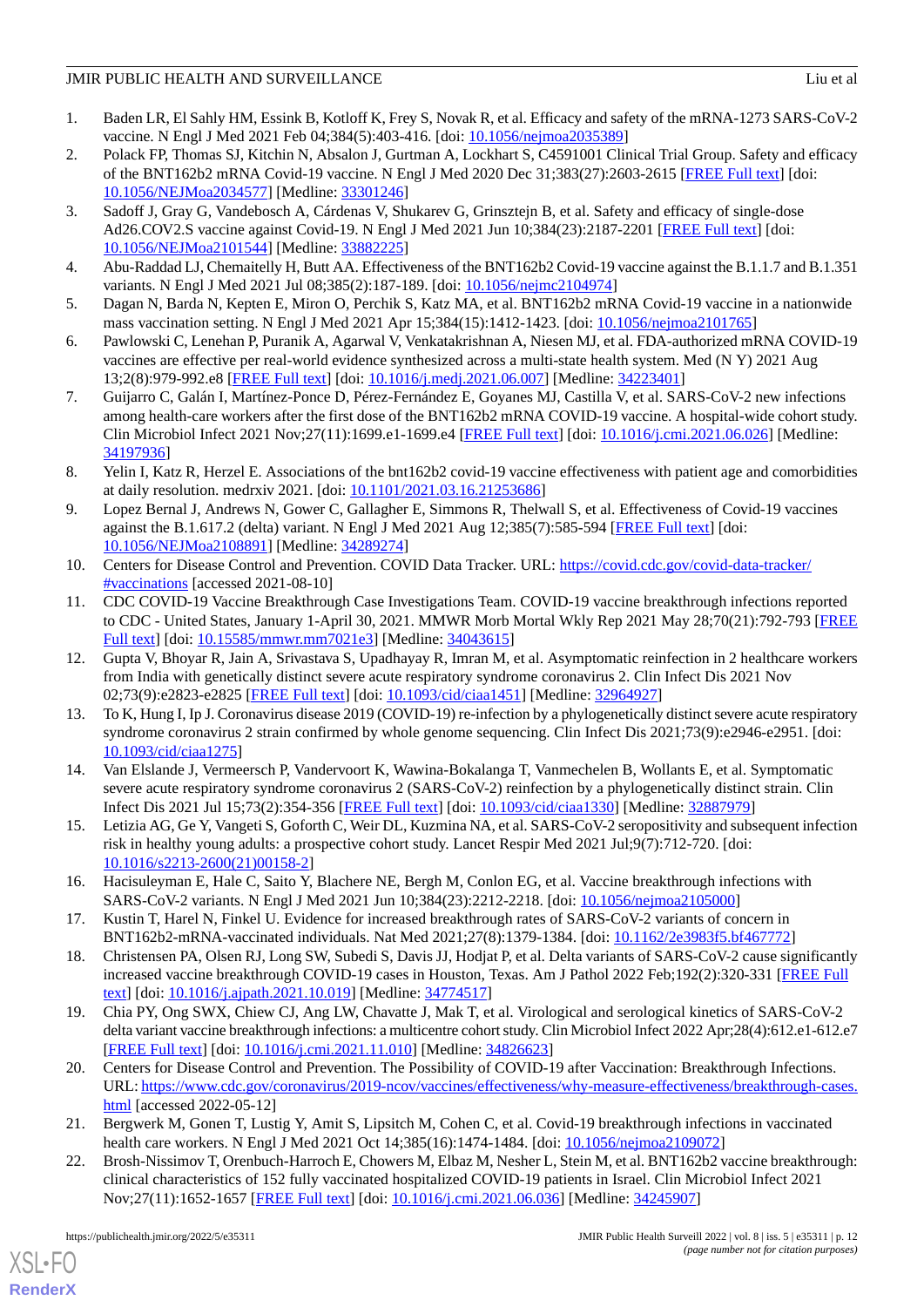- <span id="page-12-0"></span>23. Rosenberg ES, Holtgrave DR, Dorabawila V, Conroy M, Greene D, Lutterloh E, et al. New COVID-19 cases and hospitalizations among adults, by vaccination status - New York, May 3-July 25, 2021. MMWR Morb Mortal Wkly Rep 2021 Sep 17;70(37):1306-1311 [[FREE Full text](https://doi.org/10.15585/mmwr.mm7037a7)] [doi: [10.15585/mmwr.mm7037a7\]](http://dx.doi.org/10.15585/mmwr.mm7037a7) [Medline: [34529645\]](http://www.ncbi.nlm.nih.gov/entrez/query.fcgi?cmd=Retrieve&db=PubMed&list_uids=34529645&dopt=Abstract)
- <span id="page-12-1"></span>24. Rodríguez-Espinosa D, Montagud-Marrahi E, Cacho J, Arana C, Taurizano N, Hermida E, et al. Incidence of severe breakthrough SARS-CoV-2 infections in vaccinated kidney transplant and haemodialysis patients. J Nephrol 2022 Apr 21;35(3):769-778 [[FREE Full text](http://europepmc.org/abstract/MED/35191008)] [doi: [10.1007/s40620-022-01257-5\]](http://dx.doi.org/10.1007/s40620-022-01257-5) [Medline: [35191008\]](http://www.ncbi.nlm.nih.gov/entrez/query.fcgi?cmd=Retrieve&db=PubMed&list_uids=35191008&dopt=Abstract)
- 25. Anjan S, Natori Y, Betances A. Breakthrough COVID-19 infections after mRNA vaccination in solid organ transplant recipients in Miami, Florida. Transplantation 2021;105(10):e139. [doi: [10.1097/tp.0000000000003902](http://dx.doi.org/10.1097/tp.0000000000003902)]
- <span id="page-12-2"></span>26. Yamada M, Matsumoto E, Thomas C. Case report: severe COVID-19 in a kidney transplant recipient without humoral response to SARS-CoV-2 mRNA Vaccine Series. Transplant Direct 2021;7(9):e743. [doi: [10.1097/txd.0000000000001193\]](http://dx.doi.org/10.1097/txd.0000000000001193)
- <span id="page-12-3"></span>27. Benning L, Morath C, Bartenschlager M, Nusshag C, Kälble F, Buylaert M, et al. Neutralization of SARS-CoV-2 variants of concern in kidney transplant recipients after standard COVID-19 vaccination. Clin J Am Soc Nephrol 2021 Dec 22;17(1):98-106. [doi: [10.2215/cjn.11820921](http://dx.doi.org/10.2215/cjn.11820921)]
- <span id="page-12-4"></span>28. Stefan N. Metabolic disorders, COVID-19 and vaccine-breakthrough infections. Nat Rev Endocrinol 2022 Feb 06;18(2):75-76 [[FREE Full text](http://europepmc.org/abstract/MED/34873287)] [doi: [10.1038/s41574-021-00608-9\]](http://dx.doi.org/10.1038/s41574-021-00608-9) [Medline: [34873287](http://www.ncbi.nlm.nih.gov/entrez/query.fcgi?cmd=Retrieve&db=PubMed&list_uids=34873287&dopt=Abstract)]
- <span id="page-12-5"></span>29. Basso P, Negro C, Cegolon L, Larese Filon F. Risk of vaccine breakthrough SARS-CoV-2 infection and associated factors in healthcare workers of Trieste Teaching Hospitals (North-Eastern Italy). Viruses 2022 Feb 07;14(2):336 [[FREE Full text](https://www.mdpi.com/resolver?pii=v14020336)] [doi: [10.3390/v14020336](http://dx.doi.org/10.3390/v14020336)] [Medline: [35215930\]](http://www.ncbi.nlm.nih.gov/entrez/query.fcgi?cmd=Retrieve&db=PubMed&list_uids=35215930&dopt=Abstract)
- <span id="page-12-6"></span>30. Tyagi K, Ghosh A, Nair D, Dutta K, Singh Bhandari P, Ahmed Ansari I, et al. Breakthrough COVID19 infections after vaccinations in healthcare and other workers in a chronic care medical facility in New Delhi, India. Diabetes Metab Syndr 2021 May;15(3):1007-1008 [[FREE Full text](http://europepmc.org/abstract/MED/33991805)] [doi: [10.1016/j.dsx.2021.05.001](http://dx.doi.org/10.1016/j.dsx.2021.05.001)] [Medline: [33991805](http://www.ncbi.nlm.nih.gov/entrez/query.fcgi?cmd=Retrieve&db=PubMed&list_uids=33991805&dopt=Abstract)]
- <span id="page-12-7"></span>31. Juthani PV, Gupta A, Borges KA, Price CC, Lee AI, Won CH, et al. Hospitalisation among vaccine breakthrough COVID-19 infections. Lancet Infect Dis 2021 Nov;21(11):1485-1486. [doi: [10.1016/s1473-3099\(21\)00558-2\]](http://dx.doi.org/10.1016/s1473-3099(21)00558-2)
- <span id="page-12-8"></span>32. Wijtvliet V, Ledeganck K, Peeters B, Hellemans R, Abramowicz D. SARS-CoV-2 breakthrough infections in vaccinated kidney transplant recipients: an issue of concern. Clin Kidney J 2021 Oct;14(10):2261-2262 [\[FREE Full text\]](https://academic.oup.com/ckj/article-lookup/doi/10.1093/ckj/sfab106) [doi: [10.1093/ckj/sfab106](http://dx.doi.org/10.1093/ckj/sfab106)] [Medline: [34603703](http://www.ncbi.nlm.nih.gov/entrez/query.fcgi?cmd=Retrieve&db=PubMed&list_uids=34603703&dopt=Abstract)]
- <span id="page-12-9"></span>33. Wang SY, Juthani PV, Borges KA, Shallow MK, Gupta A, Price C, et al. Severe breakthrough COVID-19 cases in the SARS-CoV-2 delta (B.1.617.2) variant era. Lancet Microbe 2022 Jan;3(1):e4-e5. [doi: [10.1016/s2666-5247\(21\)00306-2](http://dx.doi.org/10.1016/s2666-5247(21)00306-2)]
- <span id="page-12-10"></span>34. Wang L, Wang Q, Davis PB, Volkow ND, Xu R. Increased risk for COVID-19 breakthrough infection in fully vaccinated patients with substance use disorders in the United States between December 2020 and August 2021. World Psychiatry 2022 Feb 05;21(1):124-132 [[FREE Full text](https://doi.org/10.1002/wps.20921)] [doi: [10.1002/wps.20921](http://dx.doi.org/10.1002/wps.20921)] [Medline: [34612005](http://www.ncbi.nlm.nih.gov/entrez/query.fcgi?cmd=Retrieve&db=PubMed&list_uids=34612005&dopt=Abstract)]
- 35. Schmidt A, Labaki C, Hsu C, Bakouny Z, Balanchivadze N, Berg S, COVID-19 Cancer Consortium. COVID-19 vaccination and breakthrough infections in patients with cancer. Ann Oncol 2022 Mar;33(3):340-346 [\[FREE Full text](https://linkinghub.elsevier.com/retrieve/pii/S0923-7534(21)04880-8)] [doi: [10.1016/j.annonc.2021.12.006](http://dx.doi.org/10.1016/j.annonc.2021.12.006)] [Medline: [34958894](http://www.ncbi.nlm.nih.gov/entrez/query.fcgi?cmd=Retrieve&db=PubMed&list_uids=34958894&dopt=Abstract)]
- <span id="page-12-12"></span><span id="page-12-11"></span>36. Song Q, Bates B, Shao YR, Hsu F, Liu F, Madhira V, et al. Risk and outcome of breakthrough COVID-19 infections in vaccinated patients with cancer: real-world evidence from the National COVID Cohort Collaborative. J Clin Oncol 2022 May 01;40(13):1414-1427. [doi: [10.1200/jco.21.02419\]](http://dx.doi.org/10.1200/jco.21.02419)
- <span id="page-12-13"></span>37. Tran S, Truong TH, Narendran A. Evaluation of COVID-19 vaccine response in patients with cancer: an interim analysis. Eur J Cancer 2021 Dec;159:259-274 [[FREE Full text](http://europepmc.org/abstract/MED/34798454)] [doi: [10.1016/j.ejca.2021.10.013\]](http://dx.doi.org/10.1016/j.ejca.2021.10.013) [Medline: [34798454\]](http://www.ncbi.nlm.nih.gov/entrez/query.fcgi?cmd=Retrieve&db=PubMed&list_uids=34798454&dopt=Abstract)
- <span id="page-12-14"></span>38. Burn E, You SC, Sena AG, Kostka K, Abedtash H, Abrahão MTF, et al. Deep phenotyping of 34,128 adult patients hospitalised with COVID-19 in an international network study. Nat Commun 2020 Oct 06;11(1):5009 [[FREE Full text](https://doi.org/10.1038/s41467-020-18849-z)] [doi: [10.1038/s41467-020-18849-z](http://dx.doi.org/10.1038/s41467-020-18849-z)] [Medline: [33024121](http://www.ncbi.nlm.nih.gov/entrez/query.fcgi?cmd=Retrieve&db=PubMed&list_uids=33024121&dopt=Abstract)]
- <span id="page-12-16"></span><span id="page-12-15"></span>39. New York City Department of Health and Mental Hygiene. COVID-19 Data: Omicron Variant. URL: [https://www1.nyc.gov/](https://www1.nyc.gov/site/doh/covid/covid-19-data-variants.page) [site/doh/covid/covid-19-data-variants.page](https://www1.nyc.gov/site/doh/covid/covid-19-data-variants.page) [accessed 2022-03-25]
- <span id="page-12-17"></span>40. Livingston EH, Malani PN, Creech CB. JAMA 2021 Apr 20;325(15):1575. [doi: [10.1001/jama.2021.2927](http://dx.doi.org/10.1001/jama.2021.2927)] [Medline: [33646285](http://www.ncbi.nlm.nih.gov/entrez/query.fcgi?cmd=Retrieve&db=PubMed&list_uids=33646285&dopt=Abstract)]
- <span id="page-12-18"></span>41. Oliver S. Data and Clinical Considerations for Additional Doses in Immunocompromised People. URL: [https://www.](https://www.cdc.gov/vaccines/acip/meetings/downloads/slides-2021-07/07-COVID-Oliver-508.pdf) [cdc.gov/vaccines/acip/meetings/downloads/slides-2021-07/07-COVID-Oliver-508.pdf](https://www.cdc.gov/vaccines/acip/meetings/downloads/slides-2021-07/07-COVID-Oliver-508.pdf) [accessed 2022-05-12]
- <span id="page-12-19"></span>42. NYC Health. COVID-19: Data. URL:<https://www1.nyc.gov/site/doh/covid/covid-19-data-totals.page> [accessed 2022-05-12]
- 43. Benjamini Y, Yekutieli D. The control of the false discovery rate in multiple testing under dependency. Ann Stat 2001 Aug 1;29(4):1165-1188. [doi: [10.1214/aos/1013699998\]](http://dx.doi.org/10.1214/aos/1013699998)
- 44. Boyarsky BJ, Werbel WA, Avery RK, Tobian AAR, Massie AB, Segev DL, et al. Antibody response to 2-dose SARS-CoV-2 mRNA vaccine series in solid organ transplant recipients. JAMA 2021 Jun 01;325(21):2204-2206 [\[FREE Full text\]](http://europepmc.org/abstract/MED/33950155) [doi: [10.1001/jama.2021.7489](http://dx.doi.org/10.1001/jama.2021.7489)] [Medline: [33950155](http://www.ncbi.nlm.nih.gov/entrez/query.fcgi?cmd=Retrieve&db=PubMed&list_uids=33950155&dopt=Abstract)]
- 45. Marion O, Del Bello A, Abravanel F, Couat C, Faguer S, Esposito L, et al. Safety and immunogenicity of anti–SARS-CoV-2 messenger RNA vaccines in recipients of solid organ transplants. Ann Intern Med 2021 Sep;174(9):1336-1338. [doi: [10.7326/m21-1341\]](http://dx.doi.org/10.7326/m21-1341)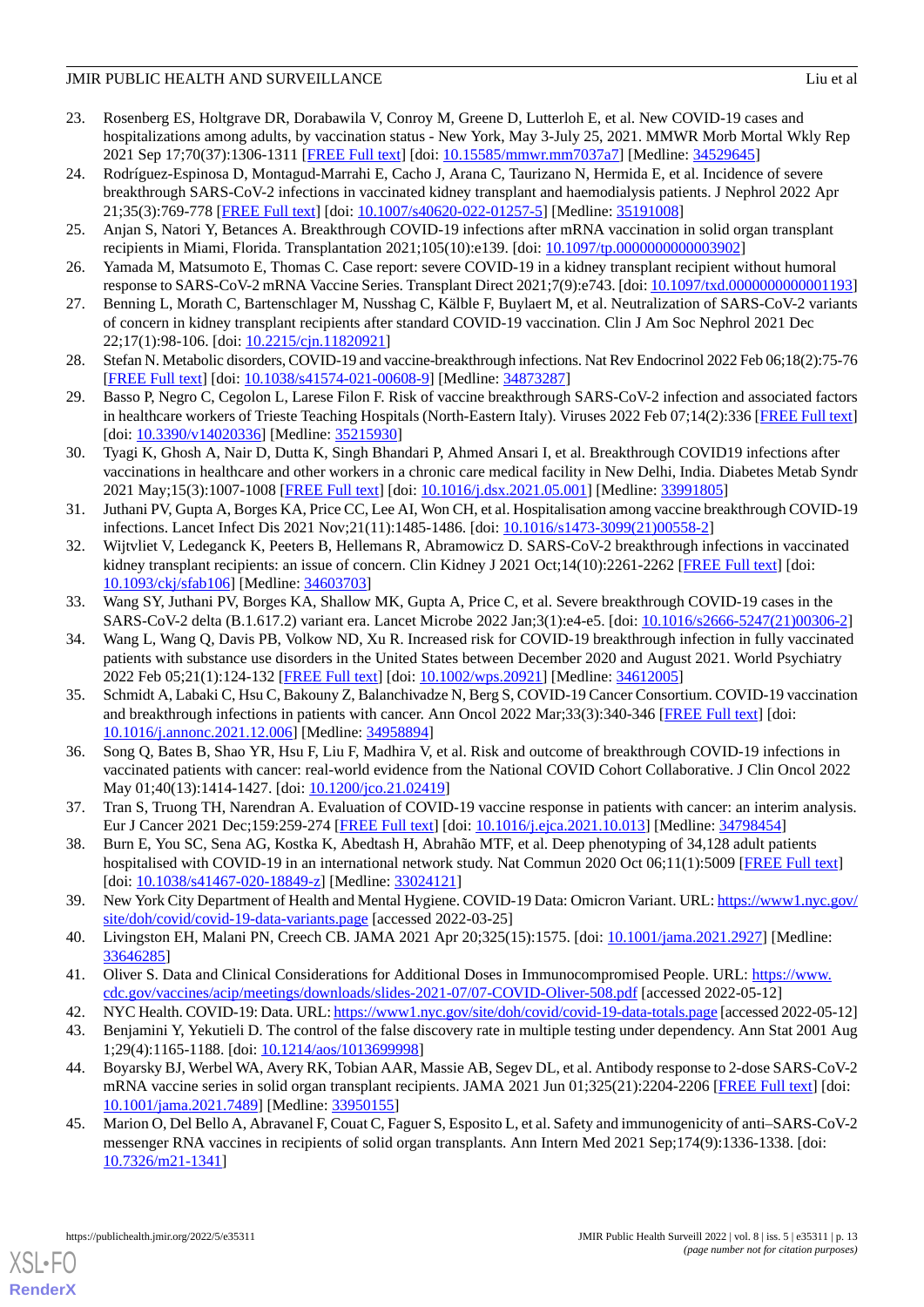- <span id="page-13-0"></span>46. Reischig T, Jindra P, Hes O, Svecová M, Klaboch J, Treska V. Valacyclovir prophylaxis versus preemptive valganciclovir therapy to prevent cytomegalovirus disease after renal transplantation. Am J Transplant 2008 Jan 31;8(1):69-77 [[FREE](https://doi.org/10.1111/j.1600-6143.2007.02031.x) [Full text\]](https://doi.org/10.1111/j.1600-6143.2007.02031.x) [doi: [10.1111/j.1600-6143.2007.02031.x\]](http://dx.doi.org/10.1111/j.1600-6143.2007.02031.x) [Medline: [17973956](http://www.ncbi.nlm.nih.gov/entrez/query.fcgi?cmd=Retrieve&db=PubMed&list_uids=17973956&dopt=Abstract)]
- <span id="page-13-2"></span><span id="page-13-1"></span>47. Yuki K, Fujiogi M, Koutsogiannaki S. COVID-19 pathophysiology: a review. Clin Immunol 2020 Jun;215:108427 [\[FREE](http://europepmc.org/abstract/MED/32325252) [Full text\]](http://europepmc.org/abstract/MED/32325252) [doi: [10.1016/j.clim.2020.108427\]](http://dx.doi.org/10.1016/j.clim.2020.108427) [Medline: [32325252](http://www.ncbi.nlm.nih.gov/entrez/query.fcgi?cmd=Retrieve&db=PubMed&list_uids=32325252&dopt=Abstract)]
- 48. Boutin S, Hildebrand D, Boulant S, Kreuter M, Rüter J, Pallerla SR, et al. Host factors facilitating SARS-CoV-2 virus infection and replication in the lungs. Cell Mol Life Sci 2021 Aug 05;78(16):5953-5976 [[FREE Full text](http://europepmc.org/abstract/MED/34223911)] [doi: [10.1007/s00018-021-03889-5\]](http://dx.doi.org/10.1007/s00018-021-03889-5) [Medline: [34223911\]](http://www.ncbi.nlm.nih.gov/entrez/query.fcgi?cmd=Retrieve&db=PubMed&list_uids=34223911&dopt=Abstract)
- <span id="page-13-4"></span><span id="page-13-3"></span>49. Esposito AJ, Menon AA, Ghosh AJ, Putman RK, Fredenburgh LE, El-Chemaly SY, et al. Increased odds of death for patients with interstitial lung disease and COVID-19: a case–control study. Am J Respir Crit Care Med 2020 Dec 15;202(12):1710-1713. [doi: [10.1164/rccm.202006-2441le\]](http://dx.doi.org/10.1164/rccm.202006-2441le)
- <span id="page-13-5"></span>50. Santos CS, Morales CM, Álvarez ED, Castro CÁ, Robles AL, Sandoval TP. Determinants of COVID-19 disease severity in patients with underlying rheumatic disease. Clin Rheumatol 2020 Sep 27;39(9):2789-2796 [\[FREE Full text\]](http://europepmc.org/abstract/MED/32720259) [doi: [10.1007/s10067-020-05301-2\]](http://dx.doi.org/10.1007/s10067-020-05301-2) [Medline: [32720259\]](http://www.ncbi.nlm.nih.gov/entrez/query.fcgi?cmd=Retrieve&db=PubMed&list_uids=32720259&dopt=Abstract)
- <span id="page-13-6"></span>51. Keng A, Brown EE, Rostas A, Rajji TK, Pollock BG, Mulsant BH, et al. Effectively caring for individuals with behavioral and psychological symptoms of dementia during the COVID-19 pandemic. Front Psychiatry 2020 Oct 6;11:573367 [\[FREE](https://doi.org/10.3389/fpsyt.2020.573367) [Full text\]](https://doi.org/10.3389/fpsyt.2020.573367) [doi: [10.3389/fpsyt.2020.573367\]](http://dx.doi.org/10.3389/fpsyt.2020.573367) [Medline: [33132936](http://www.ncbi.nlm.nih.gov/entrez/query.fcgi?cmd=Retrieve&db=PubMed&list_uids=33132936&dopt=Abstract)]
- <span id="page-13-7"></span>52. Birks JS, Harvey RJ. Donepezil for dementia due to Alzheimer's disease. Cochrane Database Syst Rev 2018 Jun 18;6(6):CD001190 [\[FREE Full text\]](http://europepmc.org/abstract/MED/29923184) [doi: [10.1002/14651858.CD001190.pub3](http://dx.doi.org/10.1002/14651858.CD001190.pub3)] [Medline: [29923184](http://www.ncbi.nlm.nih.gov/entrez/query.fcgi?cmd=Retrieve&db=PubMed&list_uids=29923184&dopt=Abstract)]
- <span id="page-13-8"></span>53. Kho M, Reinders M, Baan C, van Baarle D, Bemelman FJ, Diavatopoulos DA, RECOVAC Collaborators. The RECOVAC IR study: the immune response and safety of the mRNA-1273 COVID-19 vaccine in patients with chronic kidney disease, on dialysis or living with a kidney transplant. Nephrol Dial Transplant 2021 Aug 27;36(9):1761-1764 [\[FREE Full text\]](http://europepmc.org/abstract/MED/34450647) [doi: [10.1093/ndt/gfab186](http://dx.doi.org/10.1093/ndt/gfab186)] [Medline: [34450647](http://www.ncbi.nlm.nih.gov/entrez/query.fcgi?cmd=Retrieve&db=PubMed&list_uids=34450647&dopt=Abstract)]
- <span id="page-13-9"></span>54. Thompson MG, Burgess JL, Naleway AL, Tyner H, Yoon SK, Meece J, et al. Prevention and attenuation of Covid-19 with the BNT162b2 and mRNA-1273 vaccines. N Engl J Med 2021 Jul 22;385(4):320-329 [[FREE Full text](http://europepmc.org/abstract/MED/34192428)] [doi: [10.1056/NEJMoa2107058](http://dx.doi.org/10.1056/NEJMoa2107058)] [Medline: [34192428](http://www.ncbi.nlm.nih.gov/entrez/query.fcgi?cmd=Retrieve&db=PubMed&list_uids=34192428&dopt=Abstract)]
- <span id="page-13-10"></span>55. Puranik A, Lenehan P, Silvert E, Niesen MJM, Corchado-Garcia J, O'Horo JC, et al. Comparison of two highly-effective mRNA vaccines for COVID-19 during periods of Alpha and Delta variant prevalence. medRxiv 2021 Aug 21 [[FREE Full](https://doi.org/10.1101/2021.08.06.21261707) [text](https://doi.org/10.1101/2021.08.06.21261707)] [doi: [10.1101/2021.08.06.21261707](http://dx.doi.org/10.1101/2021.08.06.21261707)] [Medline: [34401884](http://www.ncbi.nlm.nih.gov/entrez/query.fcgi?cmd=Retrieve&db=PubMed&list_uids=34401884&dopt=Abstract)]
- <span id="page-13-12"></span><span id="page-13-11"></span>56. Lee ARYB, Wong SY, Chai LYA, Lee SC, Lee MX, Muthiah MD, et al. Efficacy of covid-19 vaccines in immunocompromised patients: systematic review and meta-analysis. BMJ 2022 Mar 02;376:e068632 [\[FREE Full text\]](http://www.bmj.com/lookup/pmidlookup?view=long&pmid=35236664) [doi: [10.1136/bmj-2021-068632](http://dx.doi.org/10.1136/bmj-2021-068632)] [Medline: [35236664](http://www.ncbi.nlm.nih.gov/entrez/query.fcgi?cmd=Retrieve&db=PubMed&list_uids=35236664&dopt=Abstract)]
- <span id="page-13-13"></span>57. Centers for Disease Control and Prevention. COVID-19 Vaccines for Moderately or Severely Immunocompromised People. URL: <https://www.cdc.gov/coronavirus/2019-ncov/vaccines/recommendations/immuno.html> [accessed 2022-03-25]
- <span id="page-13-14"></span>58. Hripcsak G, Shang N, Peissig PL, Rasmussen LV, Liu C, Benoit B, et al. Facilitating phenotype transfer using a common data model. J Biomed Inform 2019 Aug;96:103253 [[FREE Full text\]](https://linkinghub.elsevier.com/retrieve/pii/S1532-0464(19)30172-8) [doi: [10.1016/j.jbi.2019.103253](http://dx.doi.org/10.1016/j.jbi.2019.103253)] [Medline: [31325501\]](http://www.ncbi.nlm.nih.gov/entrez/query.fcgi?cmd=Retrieve&db=PubMed&list_uids=31325501&dopt=Abstract)
- 59. Cong L, Junghwan L, Casey T, Ali S, James RR, Jae Hyun K, et al. Source Code for "Risk Factors Associated With SARS-CoV-2 Breakthrough Infections in Fully mRNA-Vaccinated Individuals: Retrospective Analysis". URL: [https:/](https://github.com/WengLab-InformaticsResearch/Covid19-Breakthrough) [/github.com/WengLab-InformaticsResearch/Covid19-Breakthrough](https://github.com/WengLab-InformaticsResearch/Covid19-Breakthrough) [accessed 2022-05-12]
- <span id="page-13-15"></span>60. Haas EJ, Angulo FJ, McLaughlin JM, Anis E, Singer SR, Khan F, et al. Impact and effectiveness of mRNA BNT162b2 vaccine against SARS-CoV-2 infections and COVID-19 cases, hospitalisations, and deaths following a nationwide vaccination campaign in Israel: an observational study using national surveillance data. Lancet 2021 May;397(10287):1819-1829. [doi: [10.1016/s0140-6736\(21\)00947-8](http://dx.doi.org/10.1016/s0140-6736(21)00947-8)]
- 61. Chua H, Feng S, Lewnard J. The use of test-negative controls to monitor vaccine effectiveness: a systematic review of methodology. Epidemiology 2020;31(1):43-64. [doi: [10.1097/ede.0000000000001116](http://dx.doi.org/10.1097/ede.0000000000001116)]

# **Abbreviations**

**CDC:** Centers for Disease Control and Prevention **CDM:** Common Data Model **CKD:** chronic kidney disease **CUIMC/NYP:** Columbia University Irving Medical Center/New York Presbyterian **EHR:** electronic health record **IRR:** incidence rate ratio **mRNA:** messenger RNA **NYC:** New York City **OMOP:** Observational Medical Outcomes Partnership **OR:** odds ratio **PCR:** polymerase chain reaction